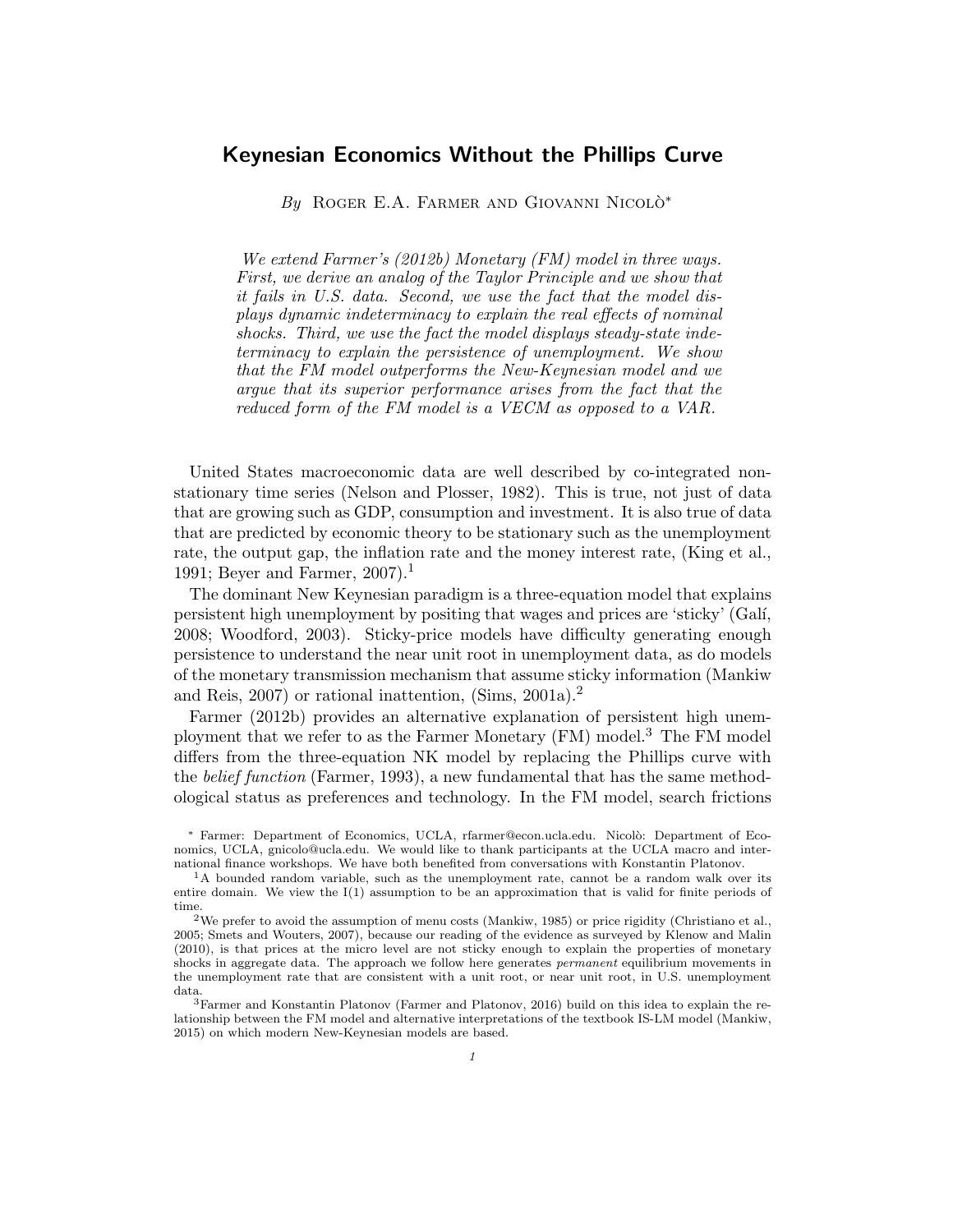lead to the existence of multiple steady state equilibria, and the steady-state unemployment rate is determined by aggregate demand.

The FM model displays both static and dynamic indeterminacy. Static indeterminacy means there are many possible equilibrium steady-state unemployment rates. Dynamic indeterminacy means there are many dynamic equilibrium paths, all of which converge to a given steady state. We resolve both forms of indeterminacy with a belief function that pins down a unique rational expectations equilibrium.

The structural properties of the FM model translate into a critical property of its reduced form. Appealing to the Engle-Granger Representation Theorem (Engle and Granger, 1987), we show that the FM model's reduced form is a co-integrated Vector Error Correction Model (VECM). The inflation rate, the output gap, and the federal funds rate, are non-stationary but display a common stochastic trend. The fact that our model is described by a VECM, rather than a VAR, implies that it displays hysteresis. In the absence of stochastic shocks, the model's steady-state depends on initial conditions.

The FM model was introduced by Farmer (2012b) in a paper in which he discussed the limitations of the NK model and proposed the FM model as an alternative. Our paper extends his work in three directions.<sup>4</sup>

First, we study the role of monetary feedback rules in stabilizing inflation, the output gap and the unemployment rate in the  $FM$  model.<sup>5</sup> It is well known that the NK model has a unique determinate steady state when the central bank reacts aggressively to stabilize inflation, a concept that Michael Woodford (2003) refers to as the Taylor principle. We develop the FM analog of the Taylor principle and we show that it does not hold in the U.S. data either before or after 1980.

Second, we use the fact that our analog of the Taylor Principle fails to hold in the U.S. data to explain the observation that monetary shocks have real effects. Unlike the NK model, which assumes that prices are exogenously sticky, we explain the real effects of nominal shocks as an endogenous equilibrium response to nominal shocks which is enforced by the properties of the belief function.

Third, we exploit the property of static indeterminacy to explain why the unemployment rate has a (near) unit root in U.S. data. Our model resolves both dynamic indeterminacy and static indeterminacy by introducing beliefs about future nominal income growth as a new fundamental. We assume that individuals form expectations about future nominal income growth and we model these expectations as a martingale as in Farmer (2012b).

<sup>&</sup>lt;sup>4</sup>Related papers to our current work are those of Farmer  $(2012a,b)$ , Plotnikov  $(2012, 2013)$  and Farmer and Platonov (2016). Farmer (2012b) develops the basic three-equation model that we work with here and he discusses the philosophy that distinguishes his approach from the NK model. Farmer (2012a) developed the labor market theory that accounts for persistent unemployment and Plotnikov (2013, 2012) adds investment and capital accumulation. Farmer and Platonov (2016) extend the theoretical model of Farmer (2012a) by adding money.

 $5$ Because there is a one-to-one mapping between the output gap and the difference of unemployment from its natural rate, we will move freely in our discussion between these two concepts.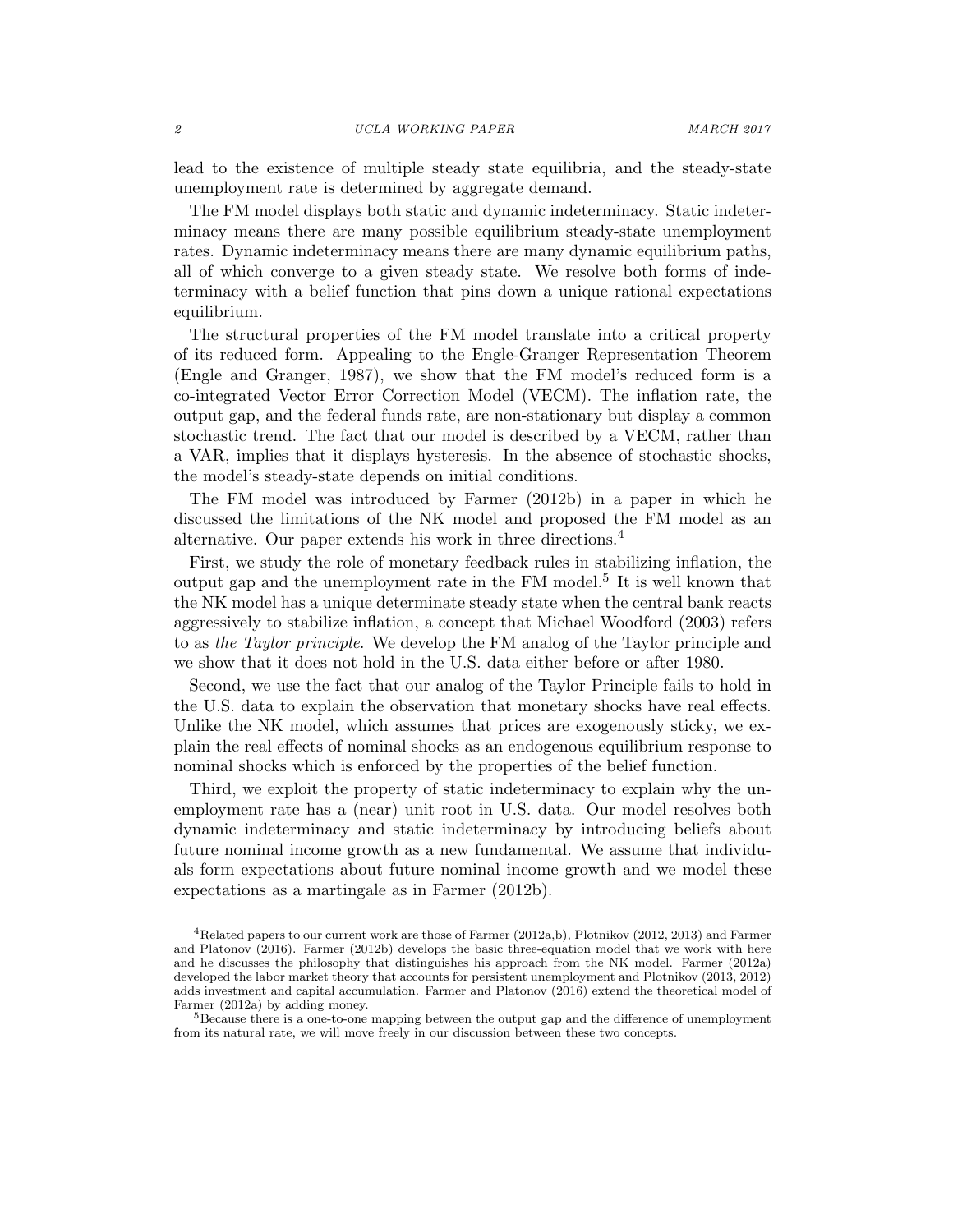#### KEYNESIAN ECONOMICS 3

### I. Relationship with Previous Literature

Our paper is connected with an empirical literature that studies the medium term persistence of business cycles. This includes the work of Robert King, Charles Plosser, James Stock and Mark Watson (1991), Diego Comin and Mark Gertler (2006), King and Watson (1994), and Andreas Beyer and Farmer (2007).

Importantly, this literature finds that the unemployment rate is highly persistent and one cannot reject the hypothesis that the unemployment rate is a random walk. Viewed through the lens of neoclassical or New Keynesian theoretical models, the persistence of the unemployment rate is a supply side phenomenon. Something must be changing in either technology or preferences to cause permanent changes in the natural rate of unemployment.<sup>6</sup>

The supply-side approach is not the only way to interpret the fact that unemployment is persistent. As Christopher Sims demonstrated in his seminal paper on Vector Autoregressions (Sims, 1980), rational expectations models are typically under-identified.<sup>7</sup> That fact leads to an important question: Is the persistent slow-moving component of the unemployment rate caused by aggregate supply shocks, or is it caused by aggregate demand shocks? This paper is part of a growing literature that provides theory and evidence in favor of the demand-side explanation for the persistence of high unemployment following a recession.<sup>8</sup>

# II. The Structural Forms of the NK and FM Models

In Section II we write down the two structural models that form the basis for our empirical estimates in Section VII. These models have two equations in common. One of these is a generalization of the NK IS curve that arises from the Euler equation of a representative agent. The other is a policy rule that describes how the Fed sets the fed funds rate. The two common equations of our study are described below.<sup>9</sup>

 $6$ This is the interpretation of Robert Gordon (Gordon, 2013), who argues that unemployment is nonstationary because the natural rate of unemployment is a random walk. Because the natural rate of unemployment is associated with the solution to a social planning optimum, if persistent unemployment were caused by a permanent increase in the natural rate of unemployment, high persistent unemployment would, at least to a first approximation, be socially optimal. That is possible, but in our view, implausible.

<sup>7</sup>Building on that idea, Beyer and Farmer (2004) provided an algorithm to construct families of models, all of which have the same likelihood in a given data set. Some of the models generated by their method lead to a unique determinate equilibrium; others lead to an indeterminate equilibrium driven by self-fulfilling beliefs. Both classes of theoretical models have the same likelihood.

<sup>8</sup>Lawrence Summers (Summers, 2014) has recently resurrected a term secular stagnation coined by Alvin Hansen (Hansen, 1939) to refer to the fact that the economy may be stuck in a period of permanent under-employment equilibrium and Gauti Eggertsson and Neil Mehrotra (Eggertsson and Mehrotra, 2014) have formalized Hansen's mechanism in an overlapping generations framework. My own previous work provides a complete internally consistent explanation of secular stagnation that is consistent with the fact that the stock market and the unemployment rate are cointegrated random walks (Farmer, 2012a, 2013; Farmer and Platonov, 2016). Olivier Blanchard and Summers (Blanchard and Summers, 1986, 1987) provided an alternative explanation.

<sup>9</sup>Our discussion in sections II and III closely follows Farmer (2012b).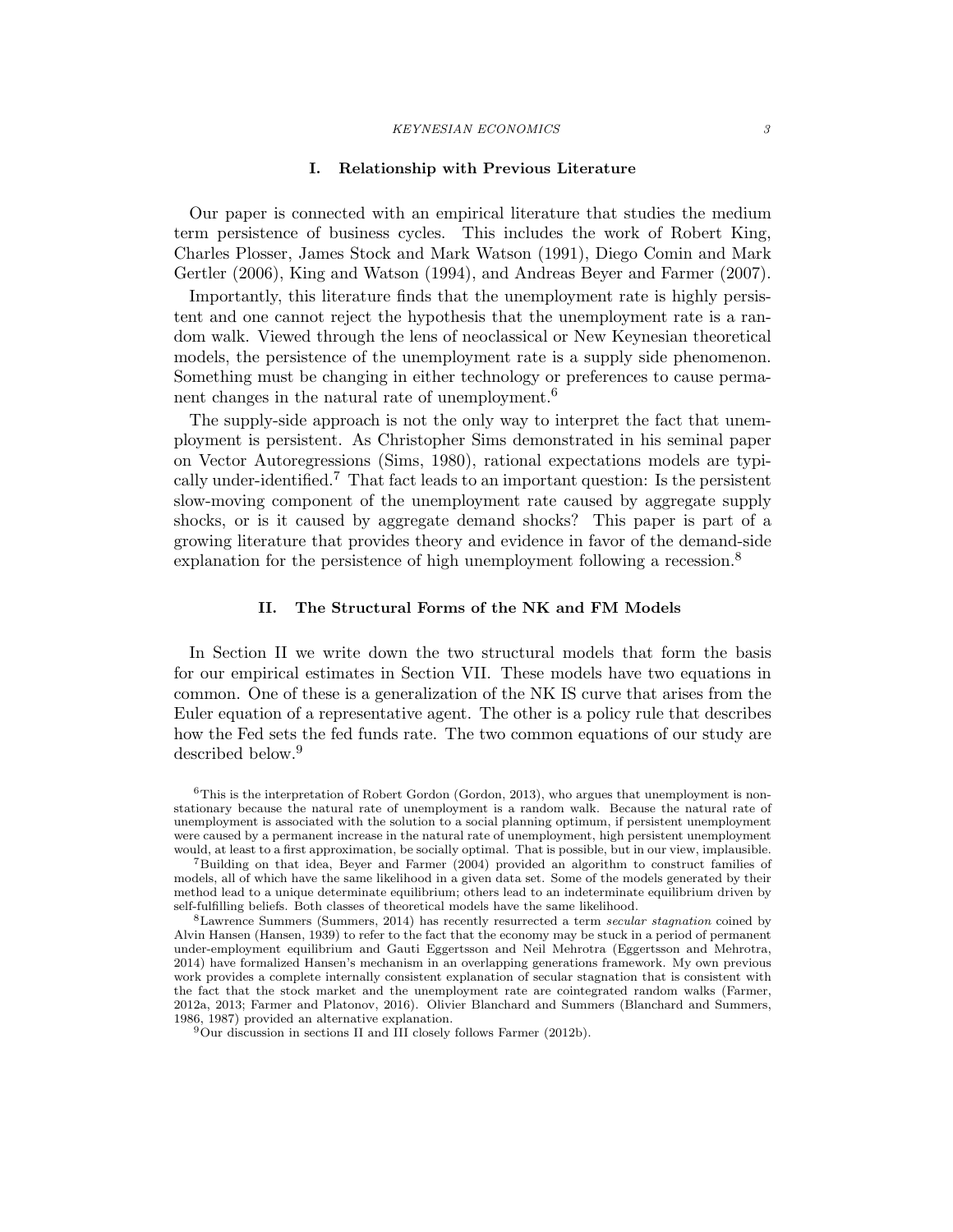#### 4 UCLA WORKING PAPER MARCH 2017

# A. Two Equations that the NK and FM Models Share in Common

We assume the log of potential real GDP grows at a constant rate and we estimate this series by regressing the log of real GDP on a constant and a time trend. The residual series is our empirical analog of the output gap. The FM model implies that the output gap is non-stationary and cointegrated with the CPI inflation rate and the federal funds rate. The NK model implies that the output gap is stationary.

In Equations (1) and (2),  $y_t$  is our constructed output gap measure,  $R_t$  is the federal funds rate and  $\pi_t$  is the CPI inflation rate. The term  $z_{d,t}$  is a demand shock,  $z_{R,t}$  is a policy shock and  $z_{s,t}$  is a random variable that represents the Fed's estimate of potential GDP.<sup>10</sup>

(1) 
$$
ay_t - a\mathbb{E}_t(y_{t+1}) + [R_t - \mathbb{E}_t(\pi_{t+1})]
$$
  
=  $\eta (ay_{t-1} - ay_t + [R_{t-1} - \pi_t]) + (1 - \eta)\rho + z_{d,t}.$ 

(2) 
$$
R_t = (1 - \rho_R)\bar{r} + \rho_R R_{t-1} + (1 - \rho_R)[\lambda \pi_t + \mu (y_t - z_{s,t})] + z_{R,t}.
$$

Equation (1) is a generalization of the dynamic IS curve that appears in standard representations of the NK model. In the special case when  $\eta = 0$  this equation can be derived from the Euler equation of a representative agent.<sup>11</sup> An equation of this form for the general case when  $\eta \neq 0$  can be derived from a heterogeneous agent model (Farmer, 2016) where the lagged real interest rate captures the dynamics of borrowing and lending between patient and impatient groups of people. In the case when  $\eta = 0$ , the parameter a is the inverse of the intertemporal elasticity of substitution and  $\rho$  is the time preference rate.

Equation (2) is a Taylor Rule (Taylor, 1999) that represents the response of the monetary authority to the lagged nominal interest rate, the inflation rate and the output gap. The monetary policy shock,  $z_{R,t}$ , denotes innovations to the nominal interest rate caused by unpredictable actions of the monetary authority. The parameters  $\rho_R$ ,  $\lambda$  and  $\mu$  are policy elasticities of the fed funds rate with respect to the lagged fed funds rate, the inflation rate and the output gap.

# B. Two Equations that Differentiate the Two Models

The third equation of the NK model is given by

(3.a) 
$$
\pi_t = \beta \mathbb{E}_t[\pi_{t+1}] + \phi (y_t - z_{s,t}).
$$

<sup>&</sup>lt;sup>10</sup>More precisely,  $z_{s,t}$  is the Fed's estimate of the deviation of the log of potential GDP from a linear trend.

 $11$ See for example Galí (2008), or Woodford (2003).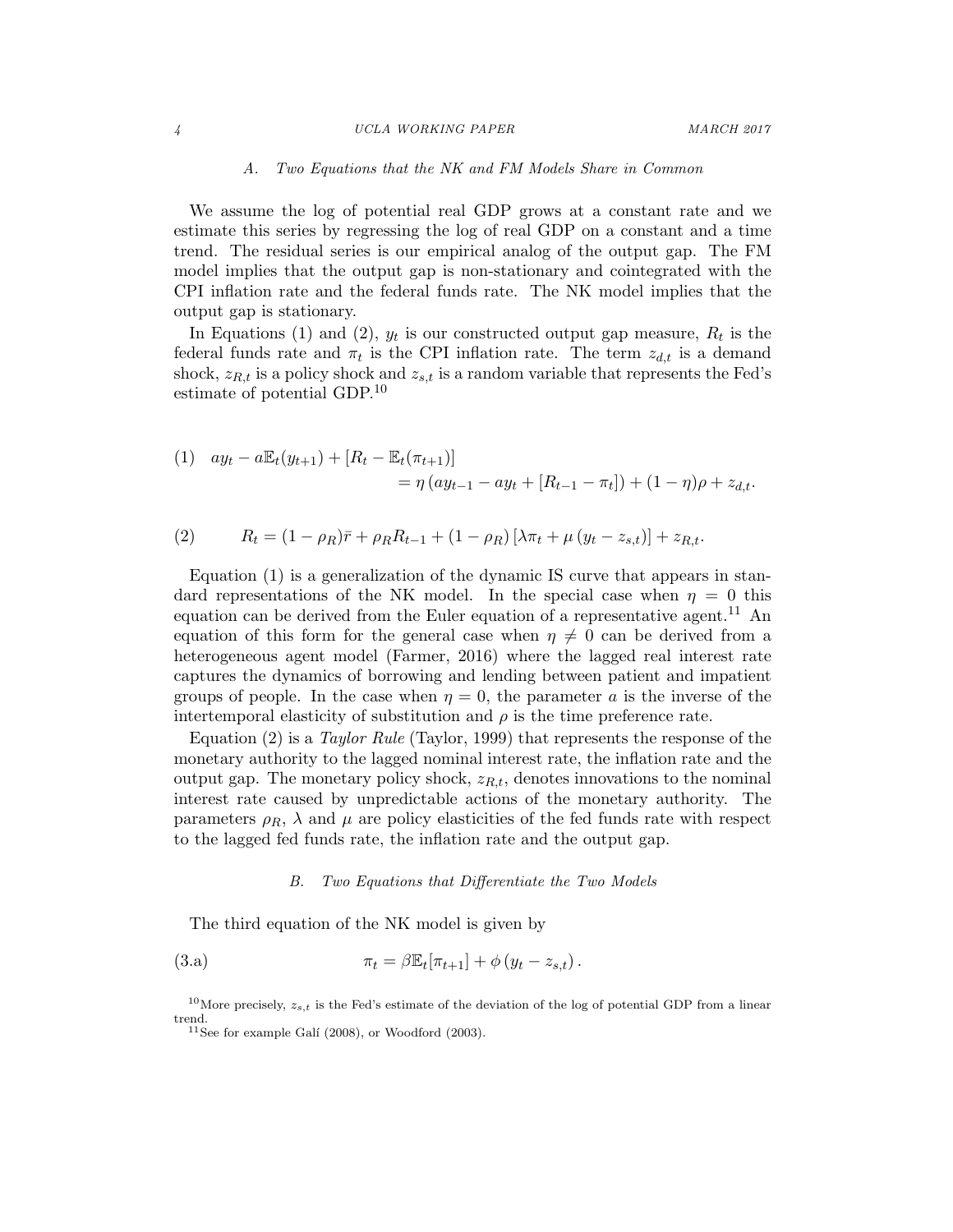#### KEYNESIAN ECONOMICS 5

Here,  $\beta$  is the discount rate of the representative person and  $\phi$  is a compound parameter that depends on the frequency of price adjustment. Since  $\beta$  is expected to be close to one, we will impose the restriction  $\beta = 1$  when discussing the theoretical properties of the model. This restriction implies that the long-run Phillips curve is vertical. If instead,  $\beta < 1$ , the NK model has an upward sloping long-run Phillips curve in inflation-output gap space. An extensive literature derives the NK Phillips curve from first principles, see for example Galí (2008), based on the assumption that frictions of one kind or another prevent firms from quickly changing prices in response to changes in demand or supply shocks.

In contrast to the NK Phillips curve, the FM model is closed by a belief function (Farmer, 1993). The functional form for the belief function that we use in this study is described by Equation (3.b),

$$
(3.b) \t\t \mathbb{E}_t[x_{t+1}] = x_t,
$$

where  $x_t \equiv \pi_t + (y_t - y_{t-1})$  is the growth rate of nominal GDP.

The belief function is a mapping from current and past observable variables to probability distributions over future economic variables. In the functional form we use here, it asserts that agents' forecast about future nominal GDP growth will equal current nominal GDP growth; that is, nominal GDP growth is a martingale. Farmer (2012b) has shown that this specification of beliefs is a special case of adaptive expectations in which the weight on current observations of GDP growth is equal to 1.<sup>12</sup>

In the FM model, the monetary authority chooses whether changes in the current growth rate of nominal GDP will cause changes in the expected inflation rate or in the output gap. Importantly, these changes will be permanent. The belief function, interacting with the policy rule, selects how demand and supply shocks are distributed between permanent changes to the output gap, and permanent changes to the expected inflation rate.

### III. The Steady-State Properties of the Two Models

In this section we compare the theoretical properties of the non-stochastic steady-state equilibria of the NK and FM models. The NK model has a unique steady-state equilibrium. The FM model, in contrast, has a continuum of nonstochastic steady-state equilibria. Which of these equilibria the economy converges to depends on the initial condition of a system of dynamic equations. This property is known as *hysteresis*.<sup>13</sup>

Rather than treat the multiplicity of steady state equilibria as a deficiency, as is often the case in economics, we follow Farmer (1993) by defining a new fundamental, the *belief function*. When the model is closed in this way, equilibrium

<sup>12</sup>Farmer (2012b) allowed for a more general specification of adaptive expectations and he found that the data favor the special case we use here.

 $13$ This analysis reproduces the discussion from Farmer (2012b) and we include it here for completeness.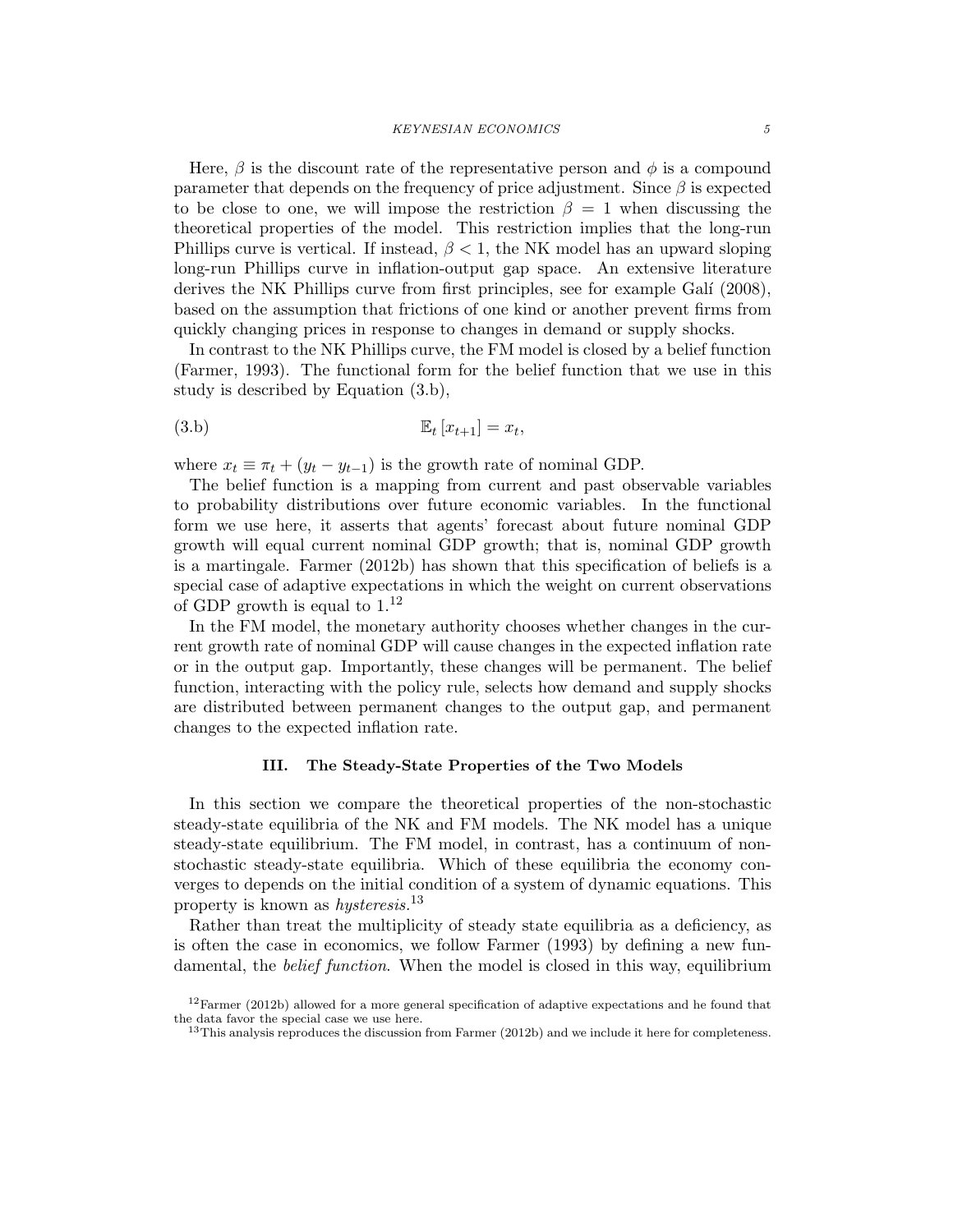uniqueness is restored and every sequence of shocks is associated with a unique sequence of values for the three endogenous variables.

We begin by shutting down shocks and describing the theoretical properties of the steady-state of the NK model. The values of the steady-state inflation rate, interest rate and output gap in the NK model are given by the following equations

(3) 
$$
\bar{\pi} = \frac{\phi(\bar{r} - \rho)}{\phi(1 - \lambda) - \mu(1 - \beta)}, \qquad \bar{R} = \rho + \bar{\pi}, \qquad \bar{y} = \bar{\pi} \frac{(1 - \beta)}{\phi}.
$$

When  $\beta < 1$ , the long-run Phillips curve, in output gap-inflation space, is upward sloping. As  $\beta$  approaches 1, the slope of the long-run Phillips curve becomes vertical and these equations simplify as follows,

(4) 
$$
\bar{\pi} = \frac{(\bar{r} - \rho)}{(1 - \lambda)}, \qquad \bar{R} = \rho + \bar{\pi}, \qquad \bar{y} = 0.
$$

For this important special case, the steady state of the NK model is defined by Equations (4).

Contrast this with the steady state of FM model, which has only two steady state equations to solve for three steady state variables. These are given by the steady state version of the IS curve, Equation (1), and the steady state version of the Taylor Rule, Equation (2).

The FM model is closed, not by a Phillips Curve, but by the belief function. In the specific implementation of the belief function in this paper we assume that beliefs about future nominal income growth follow a martingale. This equation does not provide any additional information about the non-stochastic steady state of the model because the same variable, steady-state nominal income growth, appears on both sides of the equation.

Solving the steady-state versions of equations (1) and (2) for  $\bar{\pi}$  and  $\bar{R}$  as a function of  $\bar{y}$  delivers two equations to determine the three variables,  $\bar{\pi}$ , R and  $\bar{y}$ .

(5) 
$$
\bar{\pi} = \frac{(\bar{r} - \rho)}{(1 - \lambda)} + \frac{\mu}{(1 - \lambda)}\bar{y}, \qquad \bar{R} = \rho + \bar{\pi}.
$$

The fact that there are only two equations to determine three variables implies that the steady-state of the FM model is under determined. We refer to this property as static indeterminacy. Static indeterminacy is a source of endogenous persistence that enables the FM model to match the high persistence of the unemployment rate in data and it implies that the reduced form representation of the FM model is a VECM, as opposed to a VAR.

An implication of the static indeterminacy of the model is that policies that affect aggregate demand have permanent long-run effects on the output gap and the unemployment rate. In contrast, the NK model incorporates the Natural Rate Hypothesis, a feature which implies that demand management policy cannot affect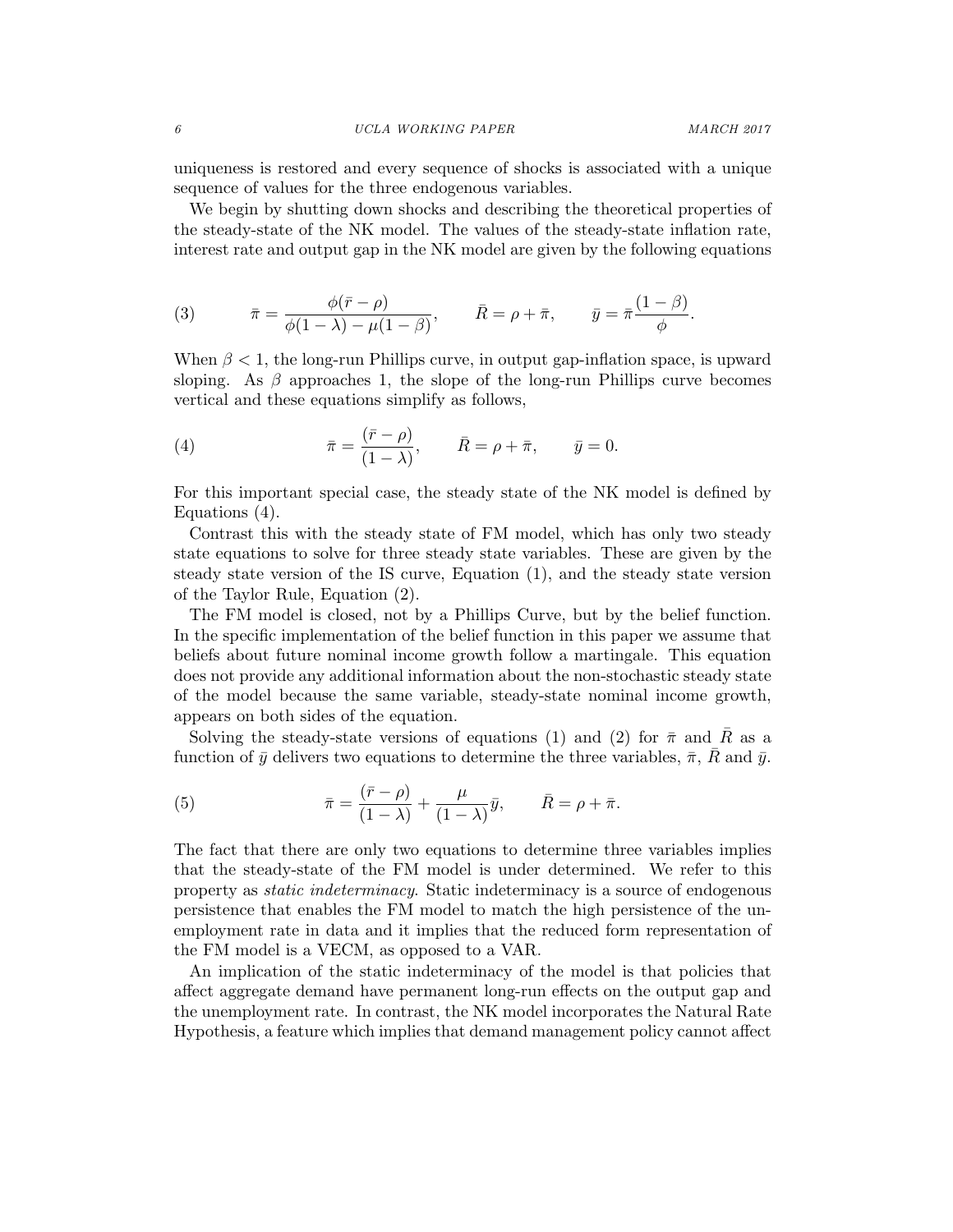#### KEYNESIAN ECONOMICS 7

real economic activity in the long-run.

### IV. The FM Analog of the Taylor Principle: A Simple Case

In this section we discuss the NK Taylor Principle and we derive an analog of this principle for the FM model. For both the NK and FM models we study the special case of  $\rho_R = 0$ , and  $\eta = 0$ . The first of these restrictions sets the response of the Fed to the lagged interest rate to zero. The second restricts the IS curve to the representative agent case. These restrictions allow us to generate, and compare, analytical expressions for the Taylor Principle in both models.

The special cases of Equations (1) and (2) are given by

(1') 
$$
ay_t = aE_t(y_{t+1}) - (R_t - \mathbb{E}_t(\pi_{t+1})) + \rho + z_{d,t},
$$

and

(2') 
$$
R_t = \overline{r} + \lambda \pi_t + \mu (y_t - z_{s,t}) + z_{R,t}.
$$

The Taylor Principle directs the central bank to increase the federal funds rate by more than one-for-one in response to an increase in the inflation rate. When the Taylor Principle is satisfied, the dynamic equilibrium of the NK model is locally unique. When that property holds, we say that the unique steady state is locally determinate (Clarida et al., 1999).

When the central bank responds only to the inflation rate, the Taylor principle is sufficient to guarantee local determinacy. When the central bank responds to the output gap as well as to the inflation rate, a sufficient condition for the NK model to be locally determinate is that

(6) 
$$
\left|\lambda + \frac{1-\beta}{\phi}\mu\right| > 1.
$$

For the important special case of  $\beta = 1$  this reduces to the familiar form of the Taylor principle (Woodford, 2003).

In Appendix A we derive this result analytically and we compare it with the dynamic properties of the FM model. There we establish that for the special case of logarithmic preferences, that is when  $a = 1$ , a sufficient condition for local determinacy in the FM model is,

(7) 
$$
\left|\frac{\lambda}{\lambda-\mu}\right|>1.
$$

This is our FM analog of the Taylor principle. In the usual case when  $\lambda$  and  $\mu$ are positive, it requires the interest-rate response of the central bank to changes in inflation to be greater than the output-gap response. When this condition holds, each element of the set of steady state equilibria of the model is dynamically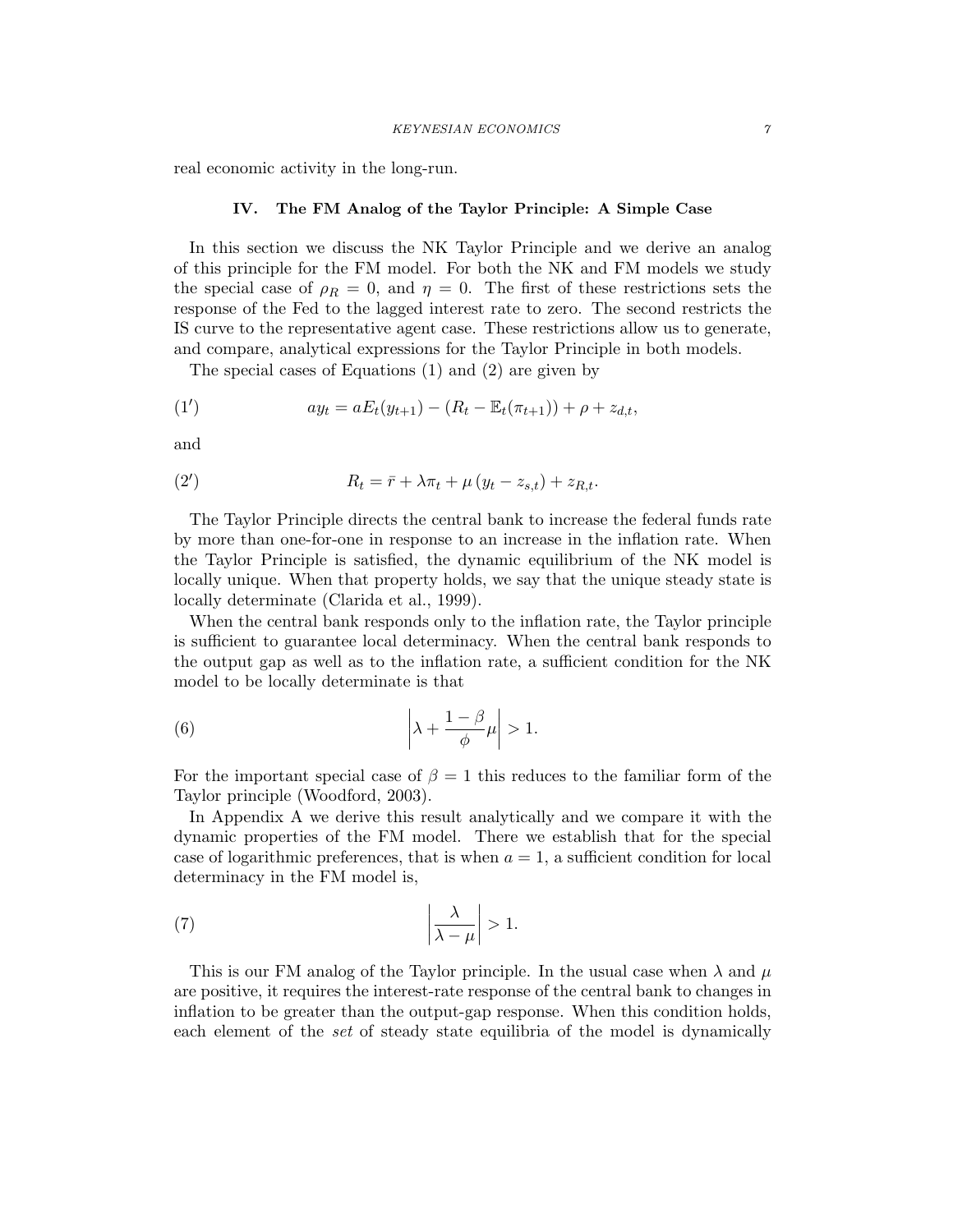determinate.

## V. The FM Analog of the Taylor Principle: The General Case

When the representative agent has CRA preferences with  $a \neq 1$ , the FM version of the Taylor principle is more complicated and we are unable to find an analytic expression except in the case when  $\lambda = \mu^{14}$ . In this special case, the Taylor Principle fails whenever

$$
(8) \t\t a < 1 + \frac{\lambda}{2}.
$$

Although the parameter restriction,  $\lambda = \mu$ , is unlikely to hold in practice, it does give us an indication of whether or not the FM Taylor principle is likely to hold outside of the case of logarithmic preferences. The answer to that question is no. Consider, as an example, the special case when  $\lambda = \mu = 0.7$ . For this parametrization, the determinacy condition fails when  $a$  is larger than 1.35. Since estimates of  $a$  in data are typically larger than 2, it seems likely that failure of the Taylor Principle will be the normal case. Indeed, that conjecture is verified by our empirical estimates. When we allow  $\lambda$  and  $\mu$  to differ and we estimate them using Bayesian techniques, our estimated model displays dynamic indeterminacy for positive values of a that are greater than, but much closer to, one.

In Figure 1 we set three key parameters to their estimated values of  $\eta = 0.89$ ,  $\rho = 0.021$ , and  $\rho_R = 0.98$  and we plot the roots of the system as functions of the risk-aversion parameter  $a$ . This matrix always has a unit root and a root of zero.<sup>15</sup> The determinacy condition requires that the remaining two roots must both be greater than one in absolute value. The figure shows that for our estimated parameter values, one root falls below unity in absolute value for values of a greater than 1.004.

We conclude from our analysis of the roots that for plausible parametrizations, the FM model displays dynamic as well as static indeterminacy and this conclusion is confirmed by our empirical estimates, described in Section VII, in which we freely estimate a to be equal to 3.8.

The conjunction of static and dynamic indeterminacy provides two sources of endogenous persistence. Static indeterminacy implies that the output gap contains an  $I(1)$  component. Instead of converging to a point in interest-rateinflation-output gap space, the data converge to a one-dimensional linear manifold. Dynamic indeterminacy implies that the fed funds rate, the inflation rate and the unemployment rate display persistent deviations from this manifold.

The fact that the model displays dynamic indeterminacy allows us to explain why prices appear to move slowly in data. In response to an increase in the fed

<sup>14</sup>We provide a derivation of the analytic result in Appendix B.

<sup>&</sup>lt;sup>15</sup>Since the unit root and the root of zero do not depend on the parameter values, we do not display them in Figure 1.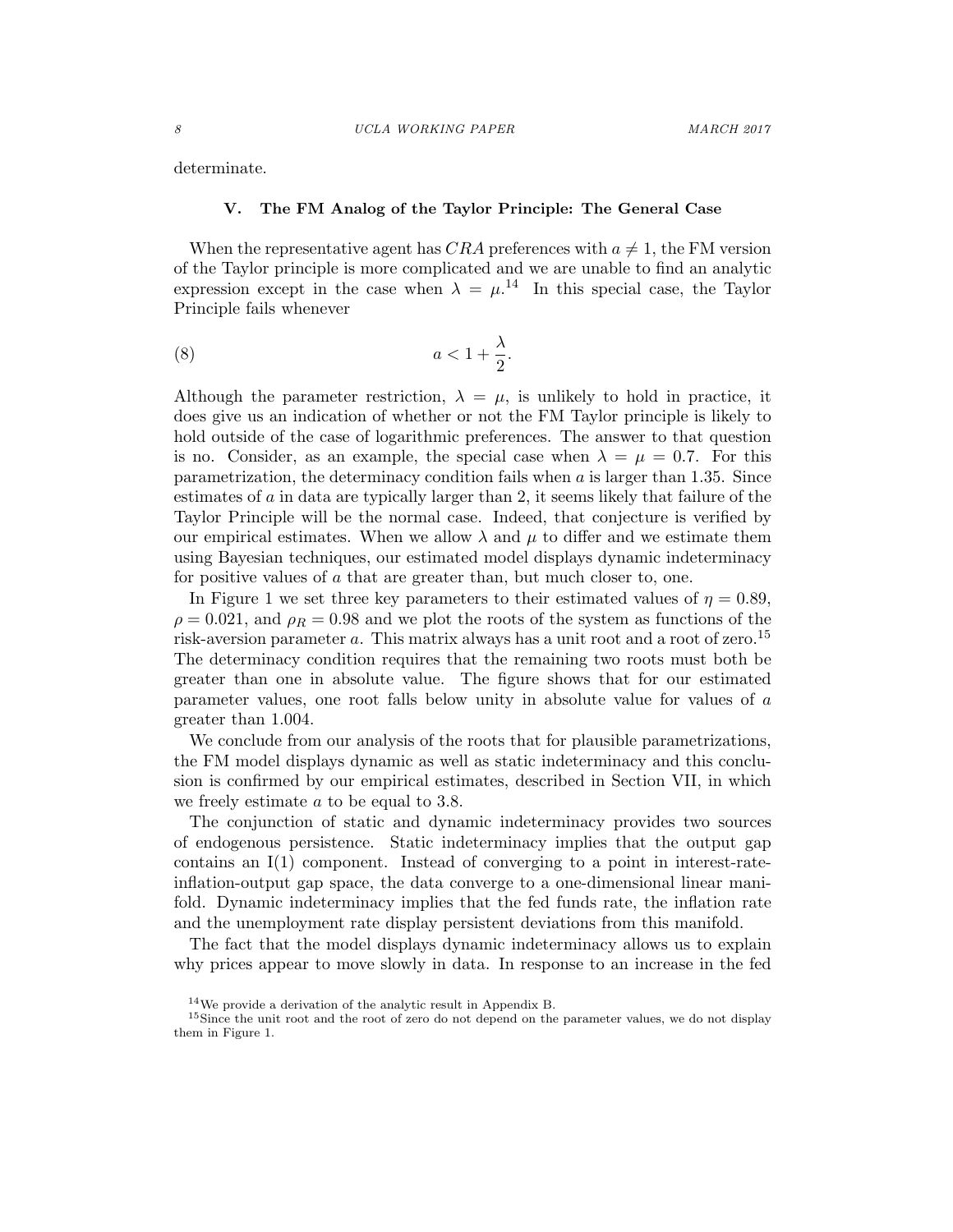

Figure 1. : Characteristic roots as a function of a:  $\lambda = 0.76$ ,  $\mu = 0.75$ 

funds rate it is the output gap, not the inflation rate, that bears the burden of adjustment. Prices are not sticky in the sense that there is a cost or barrier to price adjustment. They are sticky because people believe, correctly, that future prices will validate their decision to demand fewer goods and services in response to an increase in the money interest rate.

# VI. Solving the NK and FM Models

# A. Finding the Reduced forms of the Two Models

Sims (2001b) showed how to write a structural DSGE model in the form

(9) 
$$
\Gamma_0 X_t = C + \Gamma_1 X_{t-1} + \Psi \varepsilon_t + \Pi \eta_t
$$

where  $X_t \in \mathbb{R}^n$  is a vector of variables that may or may not be observable. Using the following definitions, the NK and FM models can both be expressed in this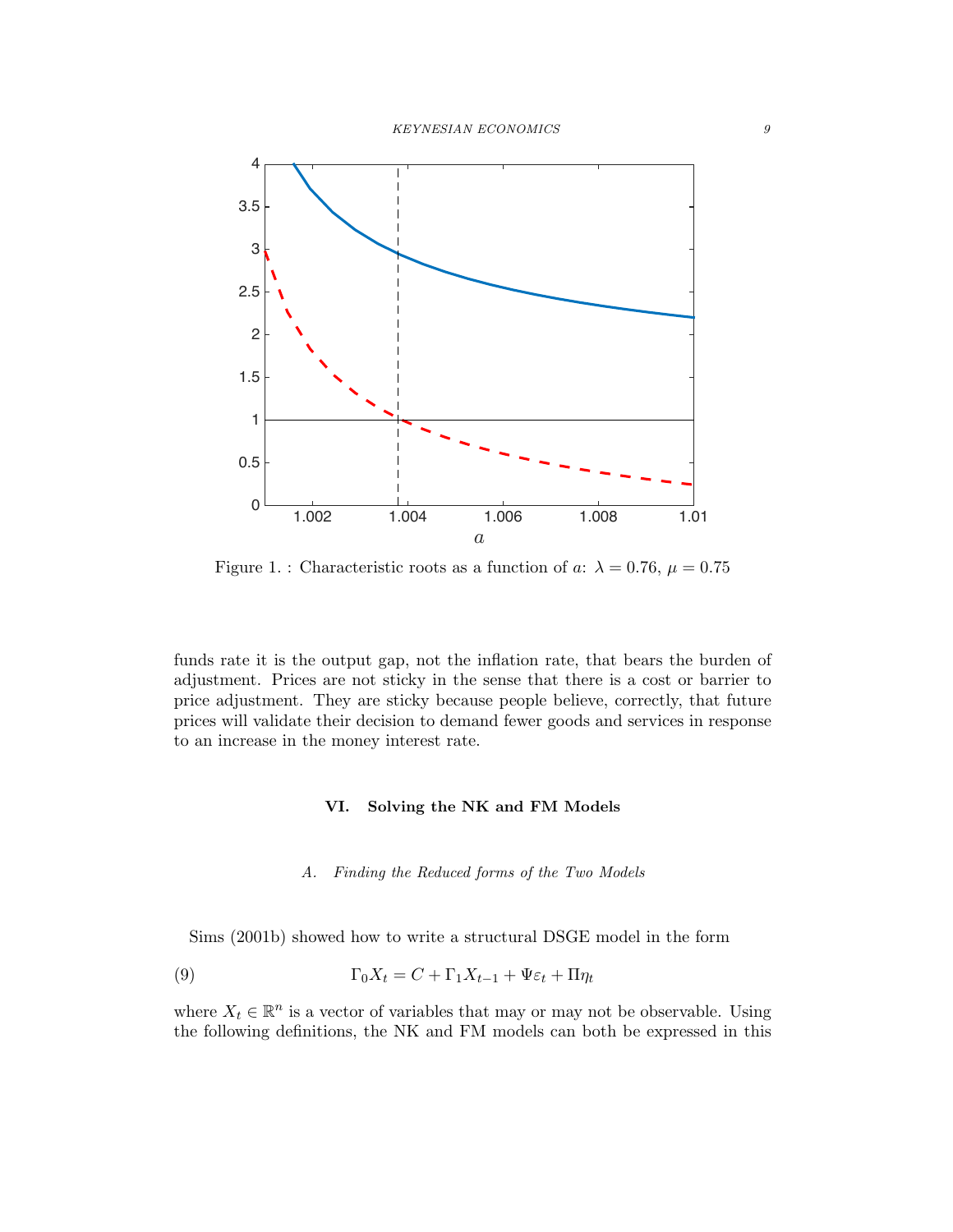way,<sup>16</sup>

(10) 
$$
X_t \equiv \begin{bmatrix} y_t \\ \pi_t \\ R_t \\ \mathbb{E}_t(y_{t+1}) \\ \mathbb{E}_t(\pi_{t+1}) \\ z_{d,t} \\ z_{s,t} \end{bmatrix}, \quad \varepsilon_t \equiv \begin{bmatrix} z_{R,t} \\ \varepsilon_{d,t} \\ \varepsilon_{s,t} \end{bmatrix}, \qquad \eta_t = \begin{bmatrix} \eta_{1,t} \\ \eta_{2,t} \end{bmatrix} \equiv \begin{bmatrix} y_t - \mathbb{E}_{t-1}(y_t) \\ \pi_t - \mathbb{E}_{t-1}(\pi_t) \end{bmatrix}.
$$

The shocks  $\varepsilon_t$  are called fundamental and the shocks  $\eta_t$  are non-fundamental. By exploiting a property of the generalized Schur decomposition (Gantmacher, 2000) Sims provided an algorithm, GENSYS, that determines if there exists a VAR of the form

(11) 
$$
X_t = \hat{C} + G_0 X_{t-1} + G_1 \varepsilon_t,
$$

such that all stochastic sequences  $\{X_t\}_{t=1}^{\infty}$  generated by this equation also satisfy the structural model, Equation  $(9)^{17}$  To guarantee that solutions remain bounded, all of the eigenvalues of  $G_0$  must lie inside the unit circle. When a solution of this kind exists, we refer to it as a reduced form of (9).

GENSYS reports on whether a reduced form exists and, if it exists, whether it is unique. The algorithm eliminates unstable generalized eigenvalues of the matrices  $\{\Gamma_0, \Gamma_1\}$  by finding expressions for the non-fundamental shocks,  $\eta_t$ , as functions of the fundamental shocks,  $\varepsilon_t$ . When there are too few unstable generalized eigenvalues, there are many candidate reduced forms.

For the case of multiple candidate reduced forms, Farmer et al. (2015) show how to redefine a subset of the non-fundamental shocks as new fundamental shocks. For example, if the model has one degree of indeterminacy, one may define a vector of expanded fundamental shocks,  $\hat{\varepsilon}_t$ ,

(12) 
$$
\hat{\varepsilon}_t \equiv \begin{bmatrix} \varepsilon_t \\ \eta_{2,t} \end{bmatrix}.
$$

The parameters of the variance-covariance matrix of expanded fundamental shocks are fundamentals of the model that may be calibrated or estimated in the same way as the parameters of the utility function or the production function.

We assume that prices are subject to an independent sunspot shock that is uncorrelated with the innovations to the other three fundamental shocks. This assumption forces shocks to the policy rule to be transmitted contemporaneously to the output gap and it enables the FM model to explain a monetary transmission

<sup>&</sup>lt;sup>16</sup>We assume, in our estimation, that  $z_{d,t}$  and  $z_{s,t}$  may be auto-correlated but we restrict  $z_{R,t}$  to be i.i.d. For this reason, the innovations to  $z_{d,t}$  and  $z_{s,t}$  appear in  $\varepsilon_t$  along with the realized value of  $z_{R,t}$ .

<sup>&</sup>lt;sup>17</sup>The generalized Schur decomposition exploits the properties of the generalized eigenvalues of the matrices  $\{\Gamma_0, \Gamma_1\}.$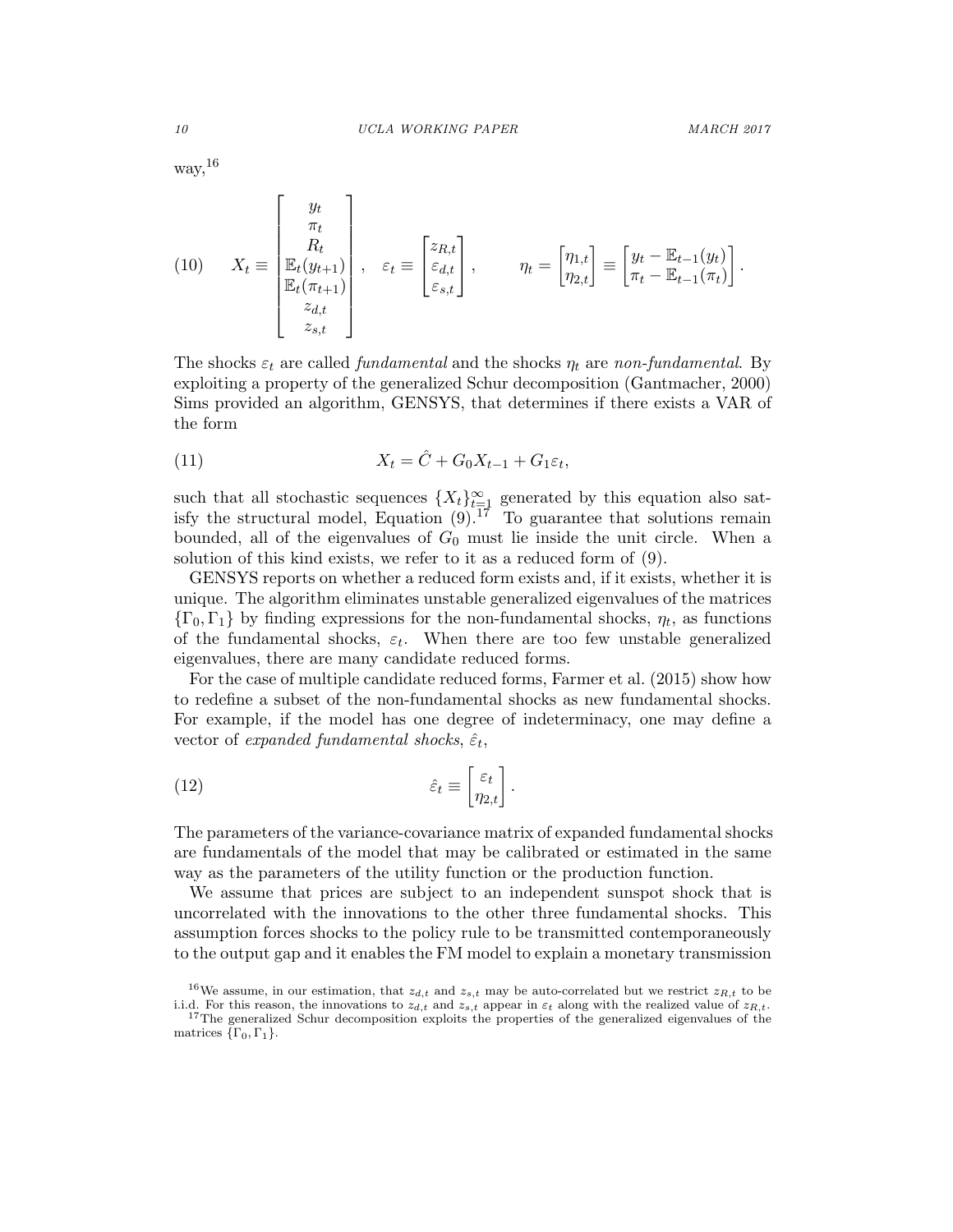mechanism in which nominal shocks are transmitted to prices slowly over time.

To solve and estimate both the NK and FM models, we use an implementation of GENSYS, (Sims, 2001b) programmed in DYNARE (Adjemian et al., 2011), to find the reduced form associated with any given point in the parameter space. We use the Kalman filter to generate the likelihood function and a Markov Chain Monte Carlo algorithm to explore the posterior.

# B. An Important Implication of the Engle-Granger Representation Theorem

The reduced form of both the NK and FM models is a Vector Autoregression with the form of Equation (11). We reproduce that equation below.

(11') 
$$
X_t = \hat{C} + G_0 X_{t-1} + G_1 \varepsilon_t.
$$

Robert Engle and Clive Granger (1987) showed how to rewrite a Vector-Autoregression in the equivalent form

(13) 
$$
\Delta X_t = \hat{C} + \hat{\Pi} X_{t-1} + G_1 \varepsilon_t,
$$

where  $X_t \in \mathbb{R}^n$ . If the matrix  $\hat{\Pi}$  has rank n, this system of equations has a well defined non-stochastic steady state,  $\overline{X}$ , defined by shutting down the shocks and setting  $X_t = \overline{X}$  for all t.  $\overline{X}$  is defined by the expression,

$$
\bar{X} = -\hat{\Pi}^{-1}\hat{C}.
$$

When  $\hat{\Pi}$  has rank  $r < n$ , it can be written as the product of an  $n \times r$  matrix  $\alpha$ and an  $r \times n$  matrix  $\beta^{\top}$ ,

(15) 
$$
\hat{\Pi} = \alpha \beta^{\top}.
$$

The rows of  $\alpha$  are referred to as loading factors, and the columns of  $\beta$  are called co-integrating vectors.<sup>18</sup>

When  $\Pi$  has reduced rank there is no steady state and in the absence of stochastic shocks the sequence  $X_t$  will converge to a point on an  $n-r$  dimensional linear subspace of  $\mathbb{R}^n$  that depends on the initial condition  $X_0$ .

The NK model has a unique steady state and its Engle-Granger representation leads to a matrix  $\hat{\Pi}$  with full rank. In contrast, the FM model has multiple steady states and its Engle-Granger representation leads to a matrix  $\Pi$  with reduced rank. It follows that the reduced form of the FM model is a VECM as opposed to a VAR.

<sup>&</sup>lt;sup>18</sup>The co-integrating vectors are not uniquely defined; they are linear combinations of the steady state equations of the non-stochastic model.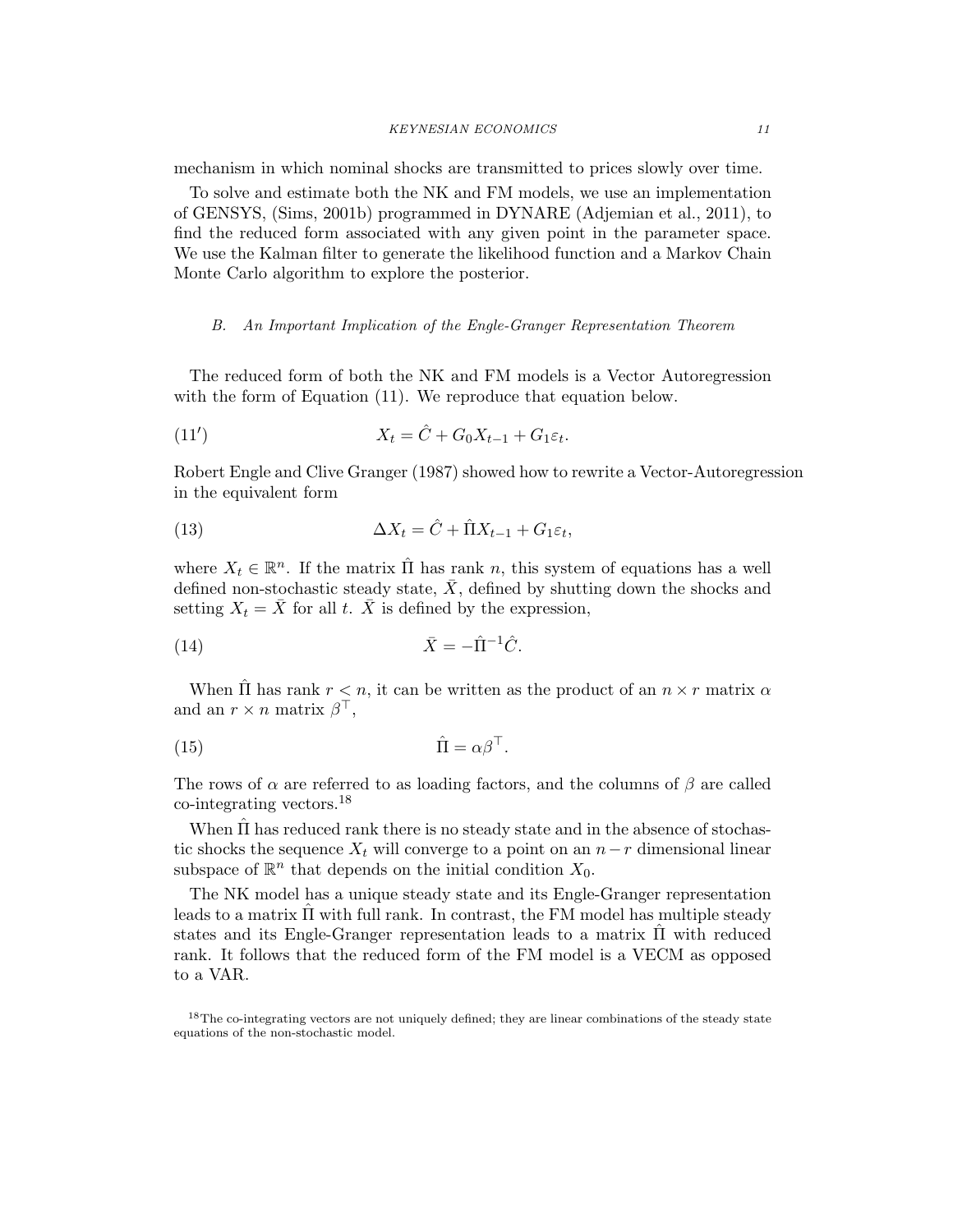# VII. Estimating the Parameters of the NK and FM Models

In this section we estimate the NK and FM models. Both models share equations (1) and (2) in common. We reproduce these equations below for completeness.

(1) 
$$
ay_t - a\mathbb{E}_t(y_{t+1}) + [R_t - \mathbb{E}_t(\pi_{t+1})]
$$
  
=  $\eta(ay_{t-1} - ay_t + [R_{t-1} - \pi_t]) + (1 - \eta)\rho + z_{d,t}.$ 

(2) 
$$
R_t = (1 - \rho_R)\bar{r} + \rho_R R_{t-1} + (1 - \rho_R) [\lambda \pi_t + \mu (y_t - z_{s,t})] + z_{R,t}.
$$

For the NK model these equations are supplemented by the Phillips curve, Equation (3.a),

(3.a) 
$$
\pi_t = \beta \mathbb{E}_t[\pi_{t+1}] + \phi (y_t - z_{s,t}),
$$

and for the FM model they are supplemented by the belief function, Equation  $(3.b),$ 

$$
(3.b) \t\t \mathbb{E}_t[x_{t+1}] = x_t.
$$

We assume in both models that the demand and supply shocks follow autoregressive processes that we model with equations (16) and (17),

$$
(16) \t\t\t z_{d,t} = \rho_d z_{d,t-1} + \varepsilon_{d,t},
$$

$$
(17) \t\t\t z_{s,t} = \rho_s z_{s,t-1} + \varepsilon_{s,t}.
$$

Figure 2 plots the data that we use to compare the models. We use three time series for the U.S. over the period from 1954Q3 to 2007Q4: the effective Federal Funds Rate, the CPI inflation rate and the percentage deviation of real GDP from a linear trend.

To estimate the models, we used a Markov-Chain Monte-Carlo algorithm, implemented in DYNARE (Adjemian et al., 2011). Formal tests reject the null of parameter constancy over the entire period. Beyer and Farmer (2007) find evidence of a break in 1980 and we know from the Federal Reserve Bank's own website (of San Francisco, January 2003) that the Fed pursued a monetary targeting strategy from 1979Q3 through 1982Q3. For this reason, and in line with previous studies (Clarida et al., 2000; Lubik and Schorfheide, 2004; Primiceri, 2005), we estimated both models over two separate sub-periods.

Our first sub-period runs from 1954Q3 through 1979Q2. The beginning date is one year after the end of the Korean war; the ending date coincides with the appointment of Paul Volcker as Chairman of the Federal Reserve Board. We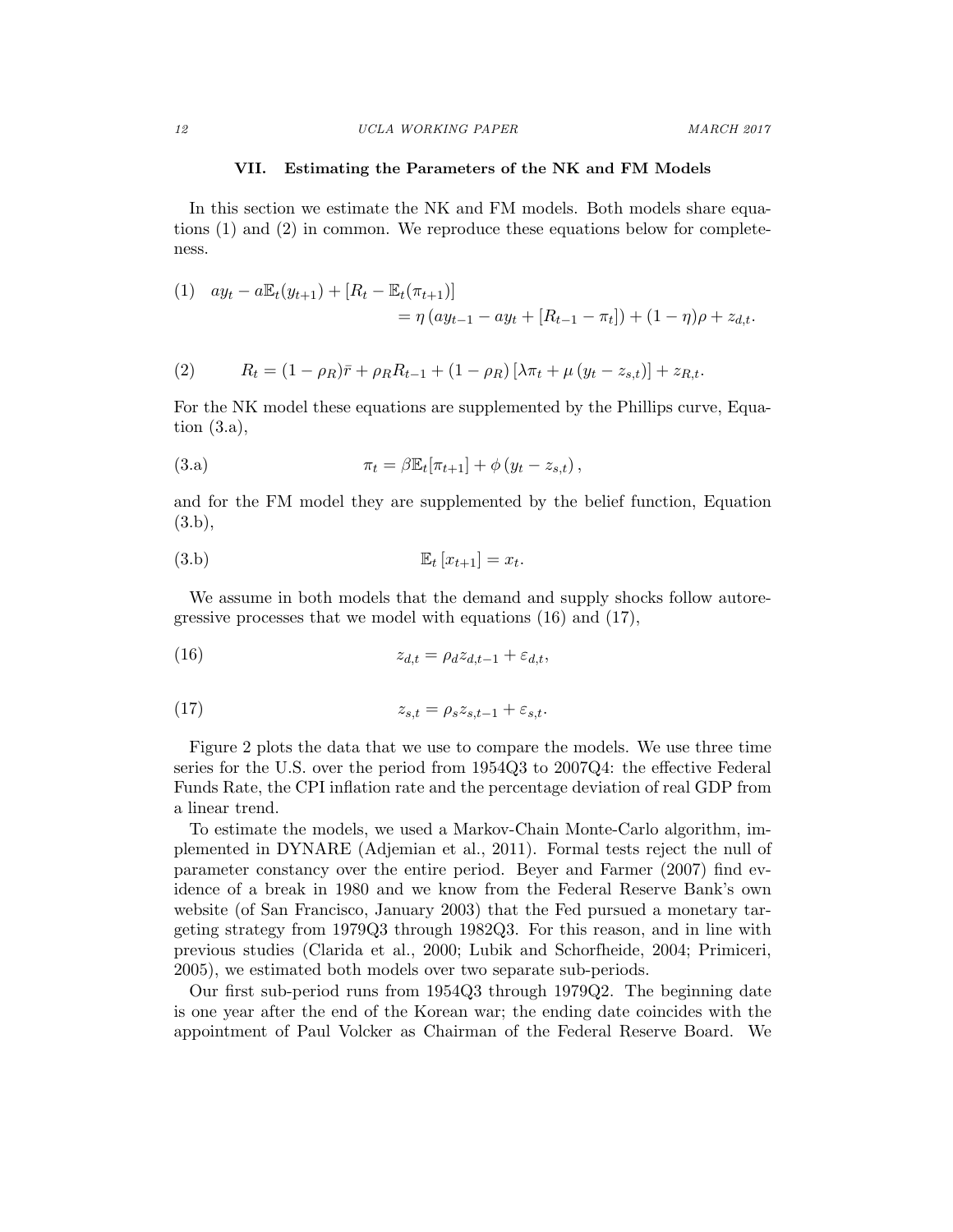

Figure 2. : U.S. data

Source: FRED, Federal Reserve Bank of St. Louis.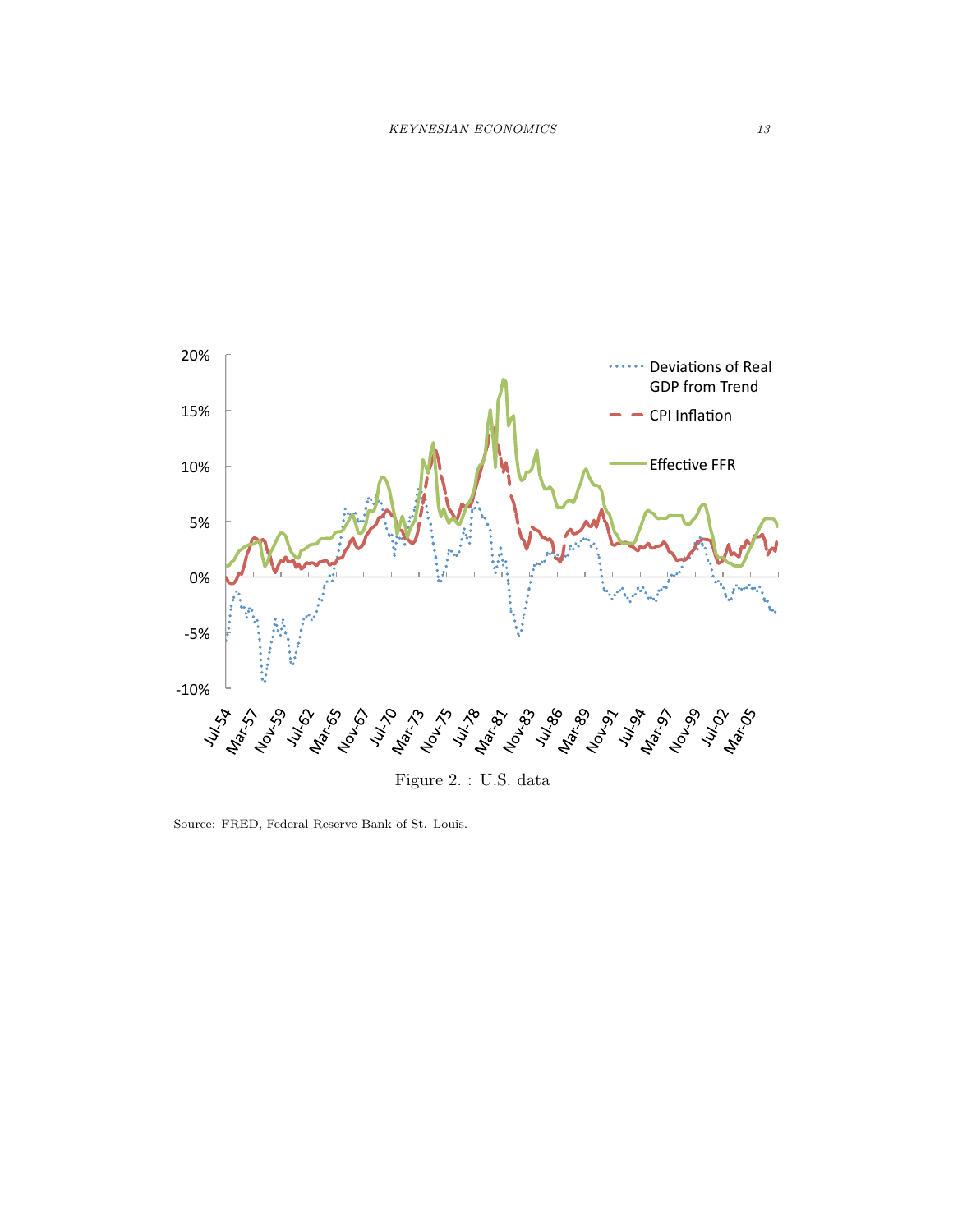excluded the period from 1979Q3 through 1982Q4 because, over that period, the Fed was explicitly targeting the growth rate of the money supply. In 1983Q1, it reverted to an interest rate rule.

Our second sub-period runs from 1983Q1 to 2007Q4. We ended the sample with the Great Recession to avoid potential issues arising from the fact that the federal funds rate hit a lower bound in the beginning of 2009 and our linear approximation is unlikely to fare well for that period.

| Table 1.A: Prior distribution, common model parameters |                  |                                |                  |           |                |
|--------------------------------------------------------|------------------|--------------------------------|------------------|-----------|----------------|
| Name                                                   | Range            | Density                        | Mean             | Std. Dev. | 90% interval   |
| $\alpha$                                               | $\overline{R^+}$ | $\emph{Gamma}$                 | 3.5              | 0.50      | [2.67, 4.32]   |
| $\rho$                                                 | $R^+$            | Gamma                          | 0.02             | 0.005     | [0.012, 0.028] |
| $\eta$                                                 | [0, 1)           | Beta                           | 0.85             | 0.10      | [0.65, 0.97]   |
| $\bar{r}$                                              | $R^+$            | Uniform                        | 0.05             | 0.029     | [0.005, 0.095] |
| $\rho_R$                                               | [0, 1)           | Beta                           | 0.85             | 0.10      | [0.65, 0.97]   |
| $\mu$                                                  | $R^+$            | Gamma                          | 0.70             | 0.20      | [0.41, 1.06]   |
| $\rho_d$                                               | [0, 1)           | Beta                           | 0.80             | 0.05      | [0.71, 0.87]   |
| $\rho_s$                                               | [0,1)            | Beta                           | 0.90             | 0.05      | [0.81, 0.97]   |
| $\sigma_R$                                             | $R^+$            | Gamma<br><i><u>Inverse</u></i> | 0.01             | 0.003     | [0.005, 0.015] |
| $\sigma_d$                                             | $R^+$            | Gamma<br><i><u>Inverse</u></i> | 0.01             | 0.003     | [0.005, 0.015] |
| $\sigma_{\eta_2}$                                      | $R^+$            | Gamma<br><i>Inverse</i>        | 0.005            | 0.003     | [0.002, 0.010] |
| $\rho_{ds}$                                            | $[-1,1]$         | Uniform                        | $\theta$         | 0.58      | $[-0.9, 0.9]$  |
| $\rho_{dR}$                                            | $[-1,1]$         | Uniform                        | $\boldsymbol{0}$ | 0.58      | $[-0.9, 0.9]$  |
| $\rho_{sR}$                                            | $[-1,1]$         | Uniform                        | $\overline{0}$   | 0.58      | $[-0.9, 0.9]$  |
| B                                                      | [0,1)            | Beta                           | 0.97             | 0.01      | [0.95, 0.98]   |
| φ                                                      | $R^+$            | $\emph{Gamma}$                 | 0.50             | 0.20      | [0.22, 0.87]   |

| Table 1.B: Prior distribution for each sample period |  |  |
|------------------------------------------------------|--|--|
|                                                      |  |  |

| Name         | Range | Density              | Mean | Std. Dev. | 90\% interval  |
|--------------|-------|----------------------|------|-----------|----------------|
| Pre-Volcker  |       |                      |      |           |                |
|              | $R^+$ | Gamma                | 0.9  | 0.50      | [0.26, 1.85]   |
| $\sigma_s$   | $R^+$ | <i>Inverse Gamma</i> | 0.1  | 0.03      | [0.06, 0.15]   |
| Post-Volcker |       |                      |      |           |                |
|              | $R^+$ | Gamma                | 1.1  | 0.50      | [0.42, 2.02]   |
| $\sigma_s$   | $R^+$ | Inverse Gamma        | 0.01 | 0.005     | [0.005, 0.019] |

Table 1.A summarizes the prior parameter distributions that we used in this procedure for those parameters that were the same in both sub-samples. The table reports the prior shape, mean, standard deviation and 90% probability interval. Table 1.B presents the prior distributions for parameters that were different in the two subsamples. These were  $\lambda$ , the policy coefficient for the interest rate response to the inflation rate, and  $\sigma_s$ , the standard deviation of the supply shock.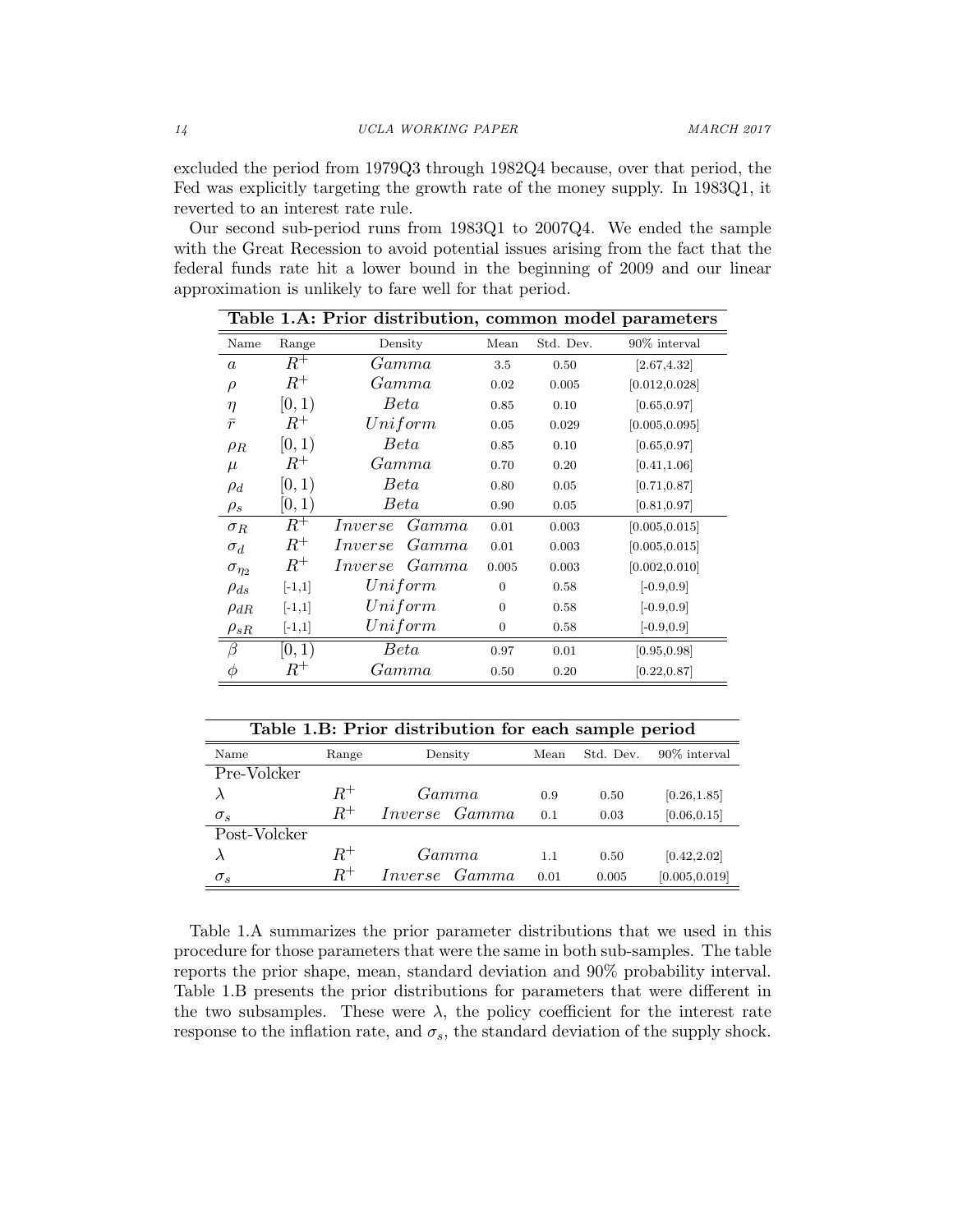We set  $\lambda = 0.9$  in the first sub-period and  $\lambda = 1.1$  in the second. We chose these values because Lubik and Schorfheide (2004) found that policy was indeterminate in the first period and determinate in the second. These choices ensure that our priors are consistent with these differences in regimes.

We set the standard deviation of  $\sigma_s$  to 0.1 in the pre-Volcker sample and 0.01 in the post-Volcker sample. We made this choice because earlier studies (Primiceri, 2005; Sims and Zha, 2006) found that the variance of shocks was higher in the post-Volcker sample, consistent with the fact that there were two major oil-price shocks in this period.

We restricted the parameters of the policy rule to lie in the indeterminacy region for the pre-Volcker period and the determinacy region for the post-Volcker. Those restrictions are consistent with Lubik and Schorfheide (2004) who estimated a NK model, pre- and post-Volcker, and found that the NK model was best described by an indeterminate equilibrium in the first sub-period. Our priors for  $a, \lambda$  and  $\mu$ place the FM model in the indeterminacy region of the parameter space for both sub-samples.

To identify the NK model in the pre-Volcker period, and for the FM model in both sub-periods, we chose a pre-determined price equilibrium. We selected that equilibrium by choosing the forecast error

$$
\eta_{2,t} \equiv \pi_t - \mathbb{E}_{t-1}[\pi_t]
$$

as a new fundamental shock and we identified the variance covariance matrix of shocks by setting the covariance of  $\eta_{2,t}$  with the other fundamental shocks, to zero.<sup>19</sup>

The results of our estimates are reported in Tables 2, 3 and 4. Table 2 reports the logarithm of the marginal data densities and the corresponding posterior model probabilities under the assumption that each model has equal prior probability. These were computed using the modified harmonic mean estimator proposed by Geweke (1999). In Tables 3 and 4 we present parameter estimates for the pre-Volcker period (1954Q3-1979Q2) and the post-Volcker period, (1983Q1- 2007).

<sup>&</sup>lt;sup>19</sup>We denote the corresponding standard deviation by  $\sigma_{\eta_2}$ .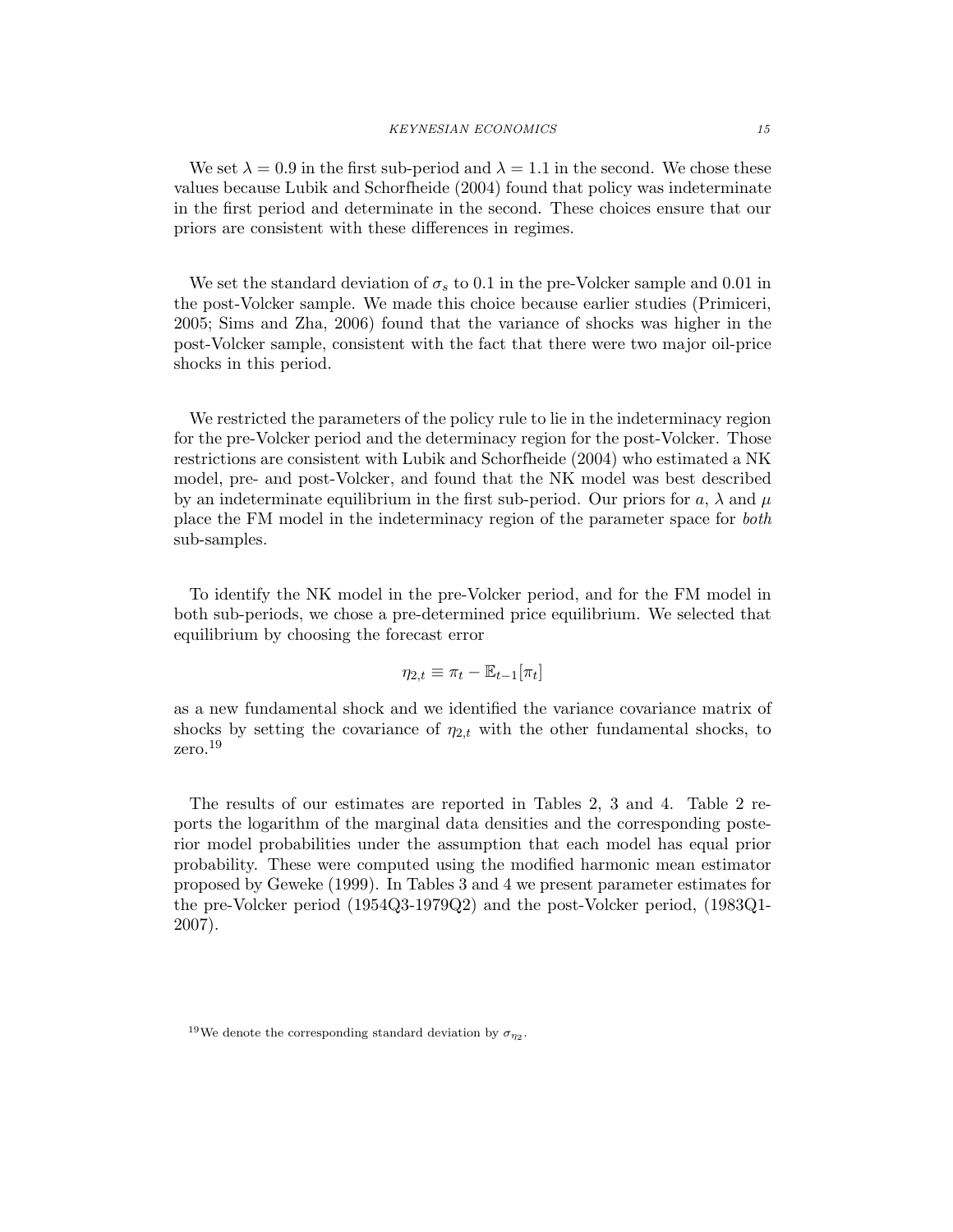|                            | Table 2: Model comparison |          |              |
|----------------------------|---------------------------|----------|--------------|
|                            |                           | FM model | NK model     |
| $Pre-Volcker (54Q3-79Q2)$  | Log data density          | 1023.24  | 1017.26      |
|                            | Posterior Model Prob (%)  | 100      | $\mathbf{0}$ |
| Post-Volcker $(83Q1-07Q4)$ | Log data density          | 1136.22  | 1121.42      |
|                            | Posterior Model Prob (%)  | 100      | $\theta$     |

We find that, in both subsamples, the posterior model probability is 100% in favor of the FM model. In words, the data strongly favor the VECM representation over the VAR.

| Table 3: Posterior estimates, Pre-Volcker (54Q3-79Q2) |         |                          |         |                          |
|-------------------------------------------------------|---------|--------------------------|---------|--------------------------|
| FM model<br>NK model                                  |         |                          |         |                          |
|                                                       | Mean    | 90% probability interval | Mean    | 90% probability interval |
| $\alpha$                                              | 3.80    | [3.11, 4.46]             | 3.70    | [2.91, 4.49]             |
| $\rho$                                                | 0.020   | [0.012, 0.027]           | 0.017   | [0.010, 0.023]           |
| $\eta$                                                | 0.87    | [0.83, 0.92]             | 0.76    | [0.63, 0.89]             |
| $\bar{r}$                                             | 0.051   | [0.014, 0.093]           | 0.043   | [0.002, 0.079]           |
| $\rho_R$                                              | 0.94    | [0.91, 0.97]             | 0.98    | [0.97, 0.99]             |
| $\lambda$                                             | 0.80    | [0.22, 1.34]             | 0.45    | [0.17, 0.73]             |
| $\mu$                                                 | 0.74    | [0.44, 1.03]             | 0.56    | [0.28, 0.84]             |
| $\rho_d$                                              | 0.76    | [0.69, 0.83]             | 0.80    | [0.72, 0.88]             |
| $\rho_s$                                              | 0.95    | [0.92, 0.98]             | 0.78    | [0.71, 0.86]             |
| $\sigma_R$                                            | 0.007   | [0.006, 0.008]           | 0.008   | [0.007, 0.009]           |
| $\sigma_d$                                            | 0.011   | [0.009, 0.013]           | 0.011   | [0.007, 0.014]           |
| $\sigma_s$                                            | 0.097   | [0.059, 0.133]           | 0.059   | [0.043, 0.073]           |
| $\sigma_{\eta_2}$                                     | 0.003   | [0.003, 0.004]           | 0.003   | [0.002, 0.004]           |
| $\rho_{Rd}$                                           | 0.79    | [0.64, 0.95]             | $-0.06$ | $[-0.30, 0.17]$          |
| $\rho_{Rs}$                                           | $-0.53$ | $[-0.80,-0.26]$          | 0.59    | [0.43, 0.76]             |
| $\rho_{ds}$                                           | $-0.79$ | $[-0.94, -0.65]$         | 0.11    | $[-0.22, 0.47]$          |
| β                                                     | n/a     | n/a                      | 0.98    | [0.97, 0.99]             |
| Φ                                                     | n/a     | n/a                      | 0.07    | [0.04, 0.09]             |

The dynamic properties of the FM model depend on the value of the parameter a. We tried restricting this parameter to be less than 1, a restriction that places the FM model in the determinacy region of the parameter space. We found that the posterior for a model that imposes this restriction was clearly dominated by allowing a to lie in the indeterminacy region. In both the FM and NK cases, we used the approach of Farmer et al. (2015) which allows the econometrician to use standard software packages to estimate indeterminate models.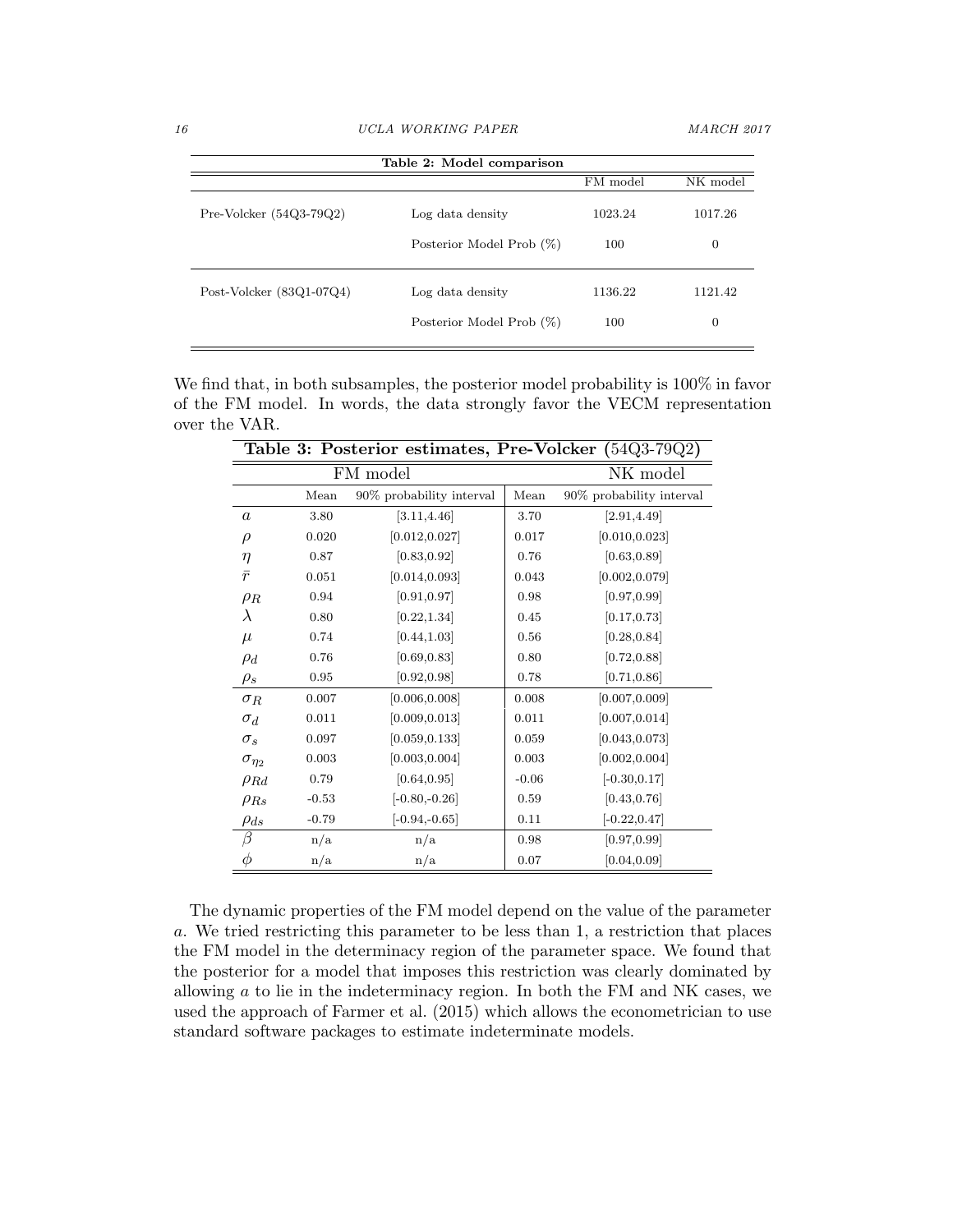Table 3, reports the estimated parameters of both the FM and NK models. For both of these models, the parameter estimates place the model in the indeterminacy region and, in both cases, we resolved the indeterminacy by selecting an equilibrium in which the co-variance parameters of shocks to the inflation surprise with the other fundamentals shocks was set to zero.

Table 4 reports the posterior estimates for the post-Volcker period (1983Q1- 2007Q4). For this sample period, the FM estimates place the model in the region of dynamic indeterminacy and, once again, we resolved the indeterminacy by selecting a pre-determined price equilibrium. In contrast, the posterior means of the NK model satisfy the Taylor Principle, thus guaranteeing that the equilibrium of NK model is locally unique.

| Table 4: Posterior estimates, Post-Volcker (83Q1-07Q4) |         |                          |       |                          |  |
|--------------------------------------------------------|---------|--------------------------|-------|--------------------------|--|
| FM model                                               |         |                          |       | NK model                 |  |
|                                                        | Mean    | 90% probability interval | Mean  | 90% probability interval |  |
| $\alpha$                                               | 4.23    | [3.46, 4.99]             | 3.62  | [2.87, 4.35]             |  |
| $\rho$                                                 | 0.020   | [0.012, 0.028]           | 0.023 | [0.016, 0.029]           |  |
| $\eta$                                                 | 0.93    | [0.88, 0.99]             | 0.93  | [0.89, 0.98]             |  |
| $\bar{r}$                                              | 0.045   | [0.024, 0.064]           | 0.008 | [0.001, 0.016]           |  |
| $\rho_R$                                               | 0.75    | [0.63, 0.88]             | 0.93  | [0.89, 0.97]             |  |
| $\lambda$                                              | 0.50    | [0.17, 0.80]             | 1.39  | [1.04, 1.70]             |  |
| $\mu$                                                  | 0.85    | [0.52, 1.18]             | 0.64  | [0.34, 0.92]             |  |
| $\rho_d$                                               | 0.78    | [0.71, 0.85]             | 0.63  | [0.55, 0.71]             |  |
| $\rho_s$                                               | 0.90    | [0.84, 0.97]             | 0.94  | [0.91, 0.98]             |  |
| $\sigma_R$                                             | 0.004   | [0.004, 0.005]           | 0.006 | [0.005, 0.006]           |  |
| $\sigma_d$                                             | 0.008   | [0.006, 0.009]           | 0.007 | [0.005, 0.009]           |  |
| $\sigma_s$                                             | 0.022   | [0.008, 0.038]           | 0.011 | [0.008, 0.014]           |  |
| $\sigma_{\eta_2}$                                      | 0.005   | [0.004, 0.006]           | n/a   | n/a                      |  |
| $\rho_{Rd}$                                            | $-0.47$ | $[-0.67,-0.27]$          | 0.27  | [0.10, 0.45]             |  |
| $\rho_{Rs}$                                            | 0.88    | [0.77, 0.99]             | 0.20  | [0.01, 0.40]             |  |
| $\rho_{ds}$                                            | $-0.62$ | $[-0.89, 0.34]$          | 0.70  | [0.56, 0.85]             |  |
| β                                                      | n/a     | n/a                      | 0.97  | [0.95, 0.99]             |  |
| $\phi$                                                 | n/a     | n/a                      | 0.26  | [0.11, 0.41]             |  |

We find differences in the policy parameters  $\bar{r}$ , and  $\mu$  and large significant differences in  $\lambda$ , and  $\rho_R$ . In line with previous studies (Primiceri, 2005; Sims and Zha, 2006), we find that the estimated volatility of the shocks dropped significantly after the Volcker disinflation.

In Section VIII we provide further insights on the role that these changes played in affecting the relationship between inflation rate, output gap and nominal interest rate.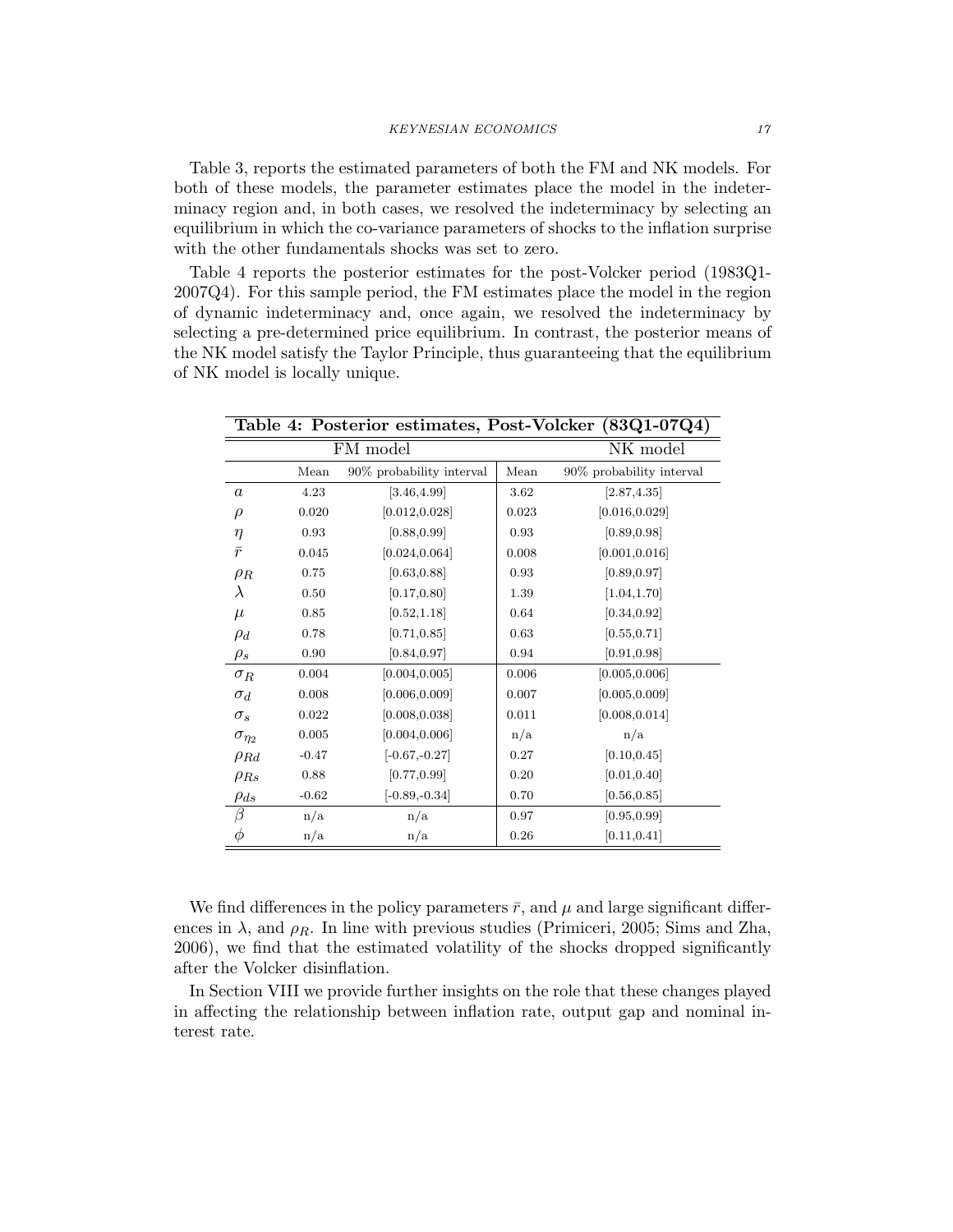### 18 UCLA WORKING PAPER MARCH 2017

## VIII. What Changed in 1980?

There is a large literature that asks: Why do the data look different after the Volcker disinflation? At least two answers have been given to that question. One answer, favored by Sims and Zha (2002), is that the primary reason for a change in the behavior of the data before and after the Volcker disinflation is that the variance of the driving shocks was larger in the pre-Volcker period. Primiceri (2005) finds some evidence that policy also changed but his structural VAR is unable to disentangle changes in the policy rule from changes in the private sector equations.

Previous work by Canova and Gambetti (2004) explains the reduction in volatility after 1980 as a consequence of better monetary policy. But when Lubik and Schorfheide (2004) estimate a NK model over two separate sub-periods they find significant difference across regimes, not only in the policy parameters, but also in their estimates of the private sector parameters. That leads to the following question. Can the FM model explain the change in the behavior of the data before and after 1980 in terms of a change only in the policy parameters? To answer that question, we estimated five alternative models. The results are reported in Table 5.

In Model 1, Fully unrestricted, we estimated all the parameters of the FM model separately for the two sub-periods. In Model 2, Policy and shocks, we allowed the variances of the shocks and the parameters of the policy rule to change across sub-periods, but we constrained the parameters of the IS curve to be the same. In Models 3, Shocks only, we allowed only the variances of the shocks to change and in Model 4, we allowed only the Policy Rule parameters to change. Finally, in Model 5, we restricted all of the parameters to be the same in both sub-periods.

| Table 5: Model specifications |         |                                       |  |  |  |
|-------------------------------|---------|---------------------------------------|--|--|--|
|                               |         | Log data density Posterior model prob |  |  |  |
| Fully unrestricted            | 2159.48 |                                       |  |  |  |
| Policy and shocks             | 2159.39 | 47.7%                                 |  |  |  |
| Shocks only                   | 2141.56 | $0\%$                                 |  |  |  |
| Policy only                   | 2121.42 | $0\%$                                 |  |  |  |
| Fully restricted              | 2113.25 | $0\%$                                 |  |  |  |
|                               |         |                                       |  |  |  |

The results in Table 5 indicate that the specification in which policy parameters and shocks are allowed to differ explains the data almost as well as the fully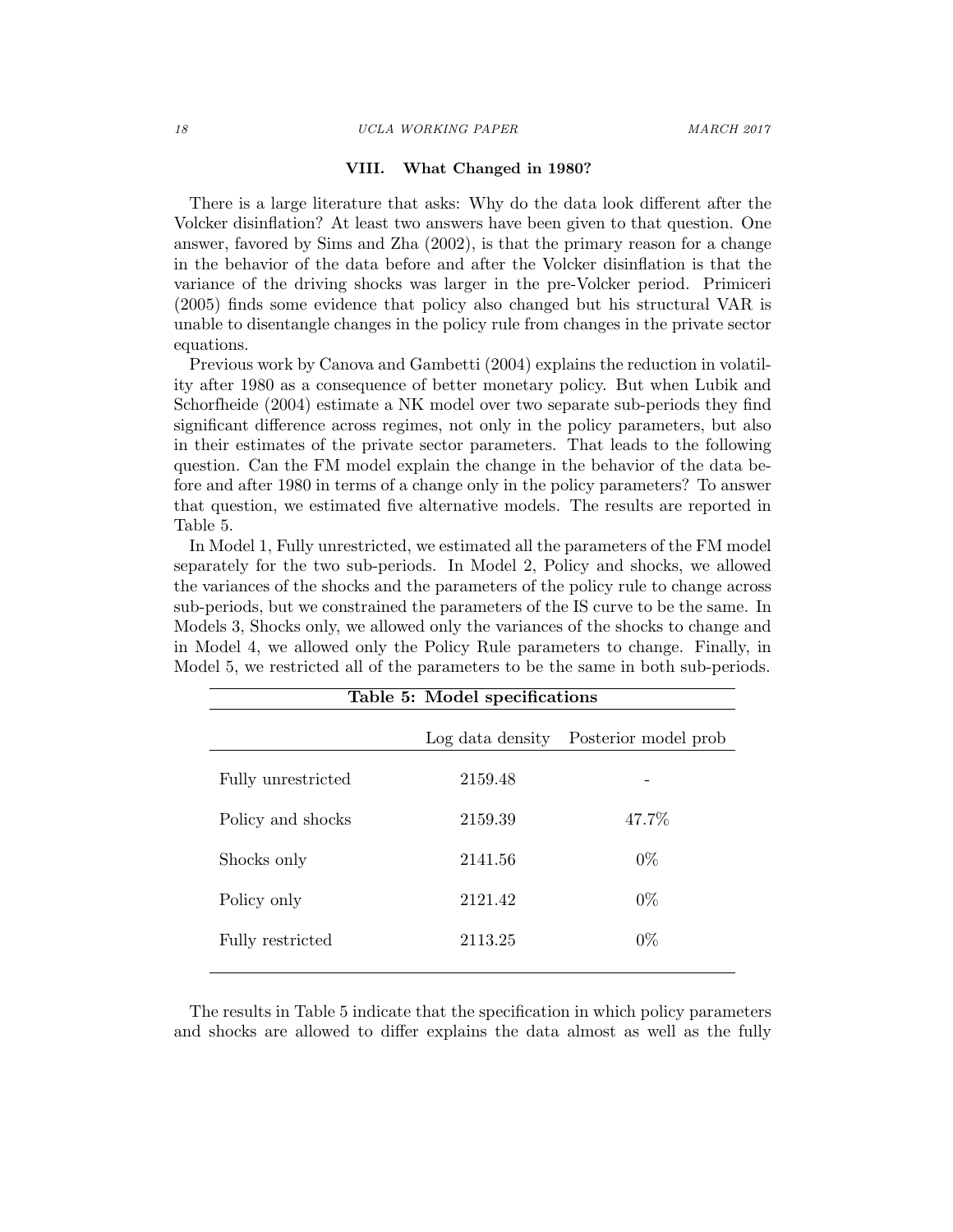unrestricted model specification. But as soon as we restrict either the policy parameters or the shocks to be the same, the explanatory power of the FM model drops substantially. With the exception of Model 2, Policy and shocks, all of the restrictions are clearly rejected.

Why was the post-Volcker regime relatively benign? In line with previous studies, we find that both good policy and good luck had a part to play. The post-Volcker period, leading up to the Great Recession, was associated with fewer large shocks and with no large negative supply shocks of the same order of magnitude as the oil price shocks of 1973 and 1978. It was also associated with a change in the policy rule followed by the Fed. What we add to previous studies is a model in which our estimates of the structural private sector parameters remain invariant across both regimes. The Fed changed its behavior; households did not.

# IX. Conclusions

The FM model gives a very different explanation of the relationship between inflation, the output gap and the federal funds rate from the conventional NK approach. It is a model where demand and supply shocks may have permanent effects on employment and inflation and our empirical findings demonstrate that this model fits the data better than the NK alternative. The improved empirical performance of the FM model stems from its ability to account for persistent movements in the data.

In the FM model, beliefs about nominal income growth are fundamentals of the economy. Beliefs select the equilibrium that prevails in the long-run and monetary policy chooses to allocate shocks to permanent changes in inflation expectations or permanent deviations of output from its trend growth path.

Our findings have implications for the theory and practice of monetary policy. Central bankers use the concept of a time-varying natural rate of unemployment before deciding when and if to raise the nominal interest rate. The difficulty of estimating the natural rate arises, in practice, because the economy displays no tendency to return to its natural rate. That fact has led to much recent skepticism about the usefulness of the Phillips curve in policy analysis. Although we are sympathetic to the Keynesian idea that aggregate demand determines employment, we have shown in this paper that it is possible to construct a 'Keynesian economics' without the Phillips curve.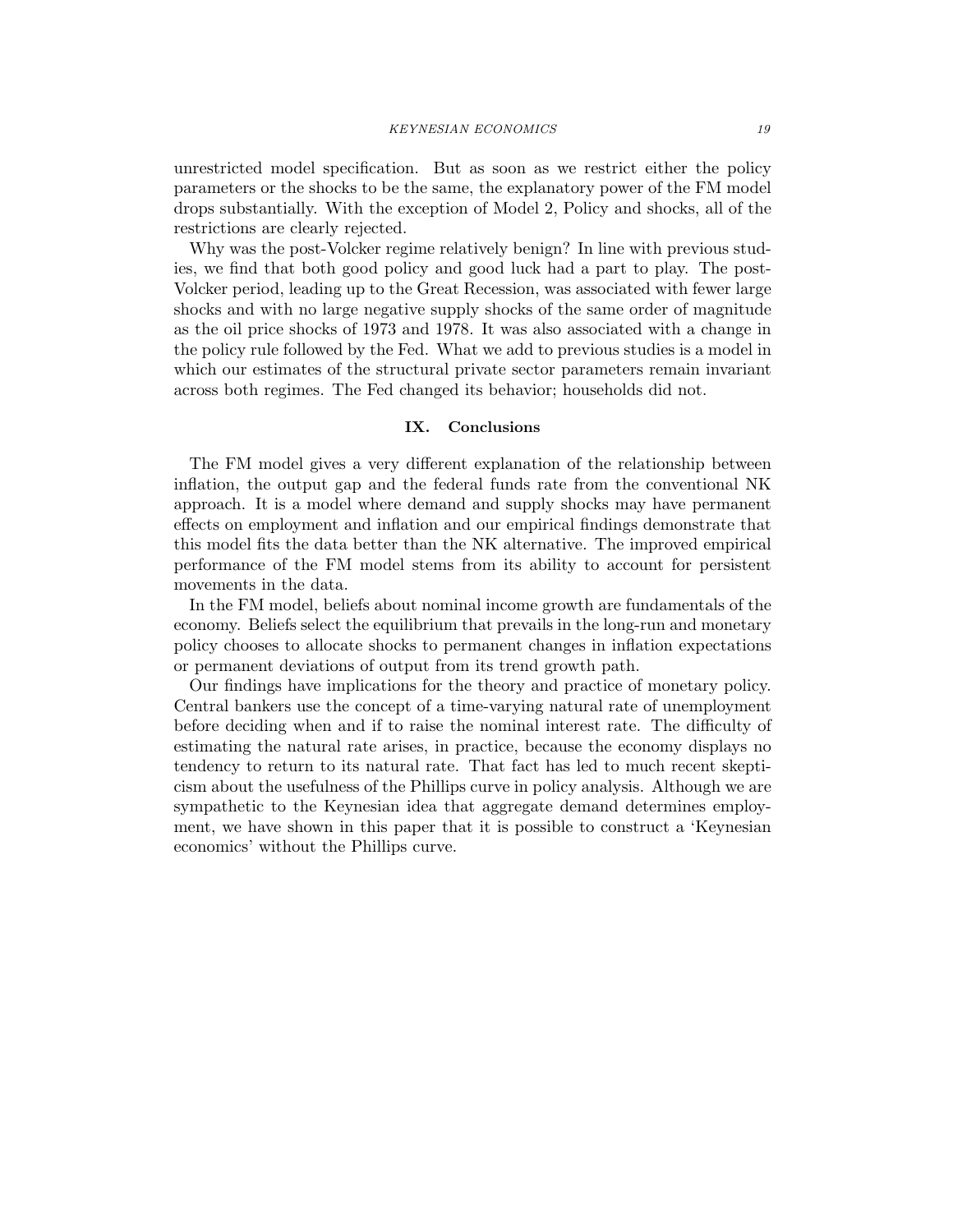# REFERENCES

- Stéphane Adjemian, Houtan Bastani, Michel Juillard, Junior Maih, Fréderic Karam´e, Ferhat Mihoubi, George Perendia, Johannes Pfeifer, Marco Ratto, and Sébastien Villemot. Dynare: Reference manual version 4. Dynare Working Papers, CEPREMAP, 1, 2011.
- Andreas Beyer and Roger E. A. Farmer. On the indeterminacy of new-keynesian economics. European Central Bank Working Paper Series, No. 323, (323), 2004.
- Andreas Beyer and Roger E. A. Farmer. Natural rate doubts. Journal of Economic Dynamics and Control, 31(121):797–825, 2007.
- Olivier J. Blanchard and Lawrence H. Summers. Hysteresis and the european unemployment problem. In Stanley Fischer, editor, NBER Macroeconomics Annual, volume 1, pages 15–90. National Bureau of Economic Research, Boston, MA, 1986.
- Olivier J. Blanchard and Lawrence H. Summers. Hysteresis in unemployment. European Economic Review, 31:288–295, 1987.
- Fabio Canova and Luca Gambetti. Bad luck or bad policy? on the time variations of us monetary policy. Manuscript, IGIER and Universitá Bocconi, 2004.
- Lawrence Christiano, Martin Eichenbaum, and Charles Evans. Nominal rigidities and the dynamics effects of a shock to monetary policy. Journal of Political Economy, 113:1–45, 2005.
- Richard Clarida, Jordi Galí, and Mark Gertler. The science of monetary policy: A new keynesian perspective. Journal of Economic Literature, 37(December): 1661–1707, 1999.
- Richard Clarida, Jordi Galí, and Mark Gertler. Monetary policy rules and macroeconomic stability: Evidence and some theory. Quarterly Journal of Economics, 115(1):147–180, 2000.
- Diego Comin and Mark Gertler. Medium term business cycles. American Economics Association, 96(3):526–531, 2006.
- Gauti B. Eggertsson and Neil R. Mehrotra. A model of secular stagnation. NBER Working Paper 20574, 2014.
- Robert J. Engle and Clive W. J. Granger. Cointegration and error correction: representation, estimation and testing. Econometrica, 55:251–276, 1987.
- Roger E. A. Farmer. The Macroeconomics of Self-Fulfilling Prophecies. MIT Press, Cambridge, MA, 1993.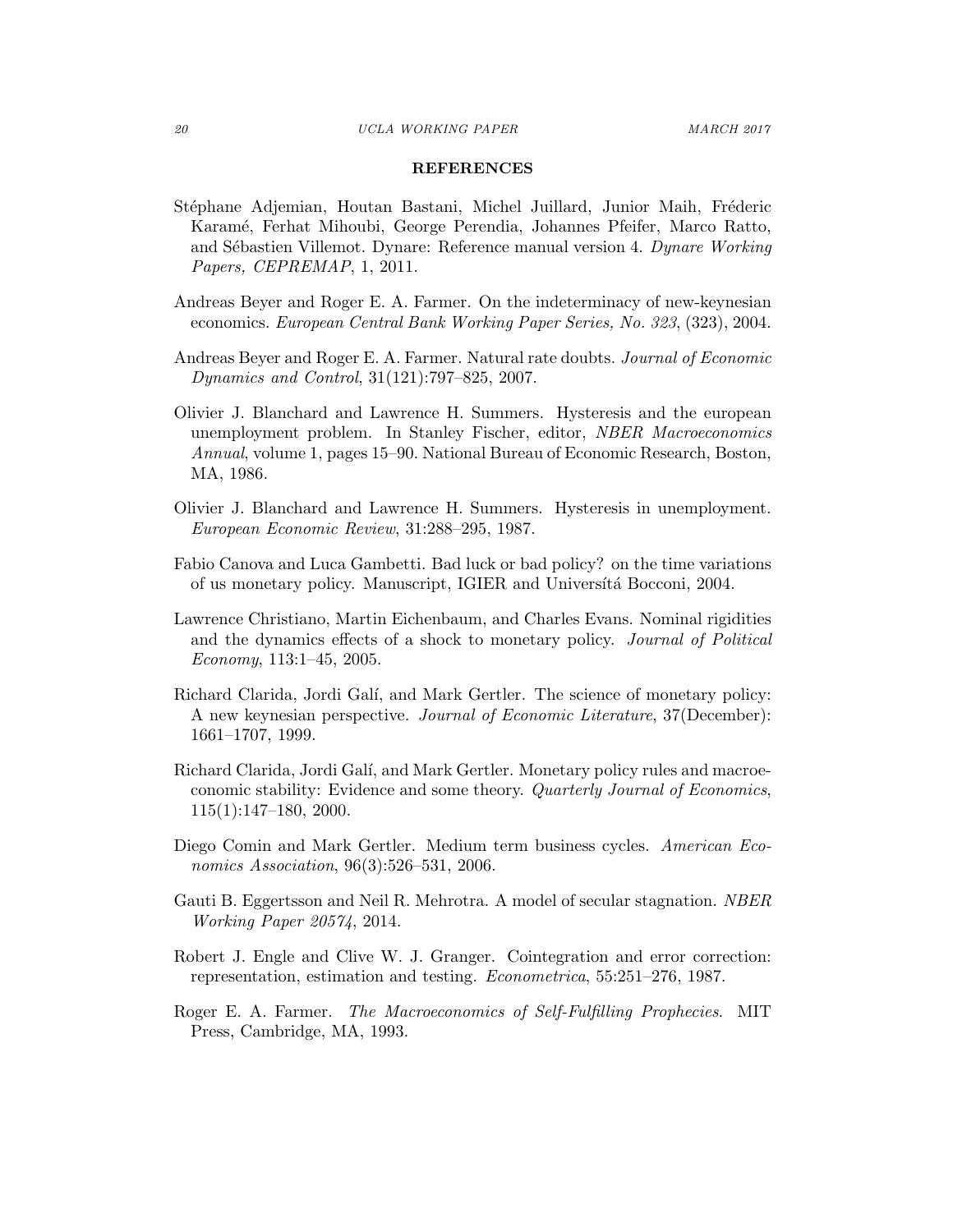- Roger E. A. Farmer. Confidence, crashes and animal spirits. Economic Journal, 122(559), March 2012a.
- Roger E. A. Farmer. Animal spirits, persistent unemployment and the belief function. In Roman Frydman and Edmund S. Phelps, editors, Rethinking Expectations: The Way Forward for Macroeconomics, chapter 5, pages 251–276. Princeton University Press, Princeton, NJ, 2012b.
- Roger E. A. Farmer. The stock market crash really did cause the great recession. NBER Working Paper 19391 and CEPR Discussion Paper 9630, 2013.
- Roger E. A. Farmer. Pricing assets in an economy with two types of people. NBER Working Paper 22228, 2016.
- Roger E. A. Farmer and Konstantin Platonov. Animal spirits in a monetary model. NBER Working Paper 22136, 2016.
- Roger E. A. Farmer, Vadim Khramov, and Giovanni Nicoló. Solving and estimating indeterminate dsge models. Journal of Economic Dynamics and Control., 54:17–36, 2015.
- Jordi Galí. Monetary Policy, Inflation, and the Business Cycle: An Introduction to the New Keynesian Framework. Princeton University Press, 2008.
- Felix R. Gantmacher. Matrix Theory, volume II. AMS Chelsea Publishing, Providence Rhode Island, 2000.
- John Geweke. Using simulation methods for bayesian econometric models: Inference, development, and communication. Econometric Reviews, 18(1):1–73, 1999.
- Robert J. Gordon. The phillips curve is alive and well: Inflation and the nairu during the slow recovery. NBER WP 19390, 2013.
- Alvin Hansen. Economic progress and declining population growth. American Economic Review, 29(1):1–15, 1939.
- Robert G. King and Mark W. Watson. The post-war u.s. phillips curve: A revisionist econometric history. Carnegie-Rochester Conference Series on Public Policy, 41:157–219, 1994.
- Robert G. King, Charles I. Plosser, James H. Stock, and Mark W. Watson. Stochastic trends and economic fluctuations. American Economic Review, 81 (4):819–840, 1991.
- Peter J. Klenow and Benjamin A. Malin. Microeconomic evidence on price setting. Prepared for the Handbook of Monetary Economics, 2010.
- Thomas A. Lubik and Frank Schorfheide. Testing for indeterminacy: An application to u.s. monetary policy. American Economic Review, 94:190–219, 2004.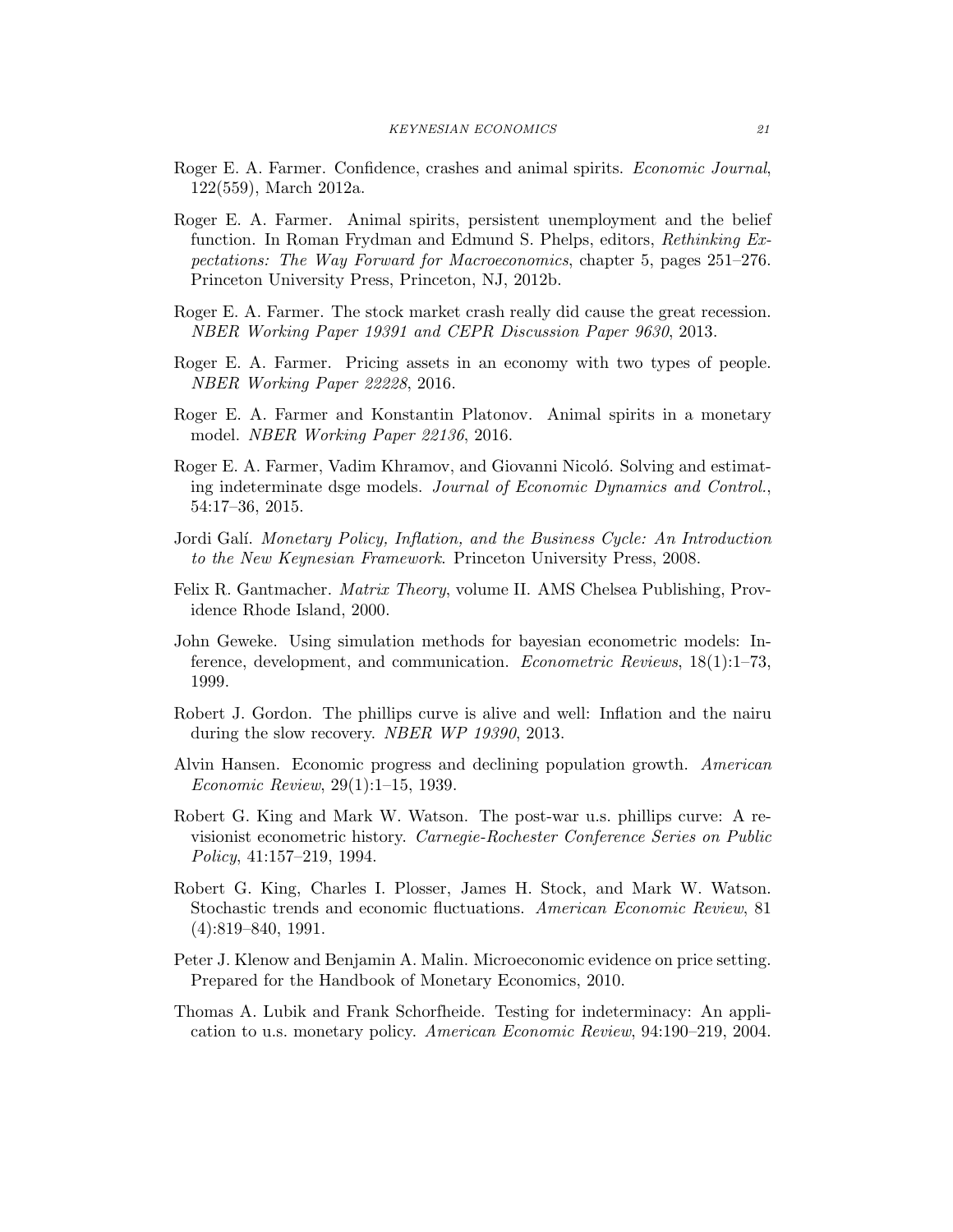- Gregory N. Mankiw. Small menu costs and large buiness cycles: A macroeconomic model of monopoly. QJE, 100:529–537, 1985.
- N. Gregory Mankiw. Principles of Economics. Cengage, New York, 2015. Seventh Edition.
- N. Gregory Mankiw and Ricardo Reis. Sticky information in general equilibrium. Journal of the European Economic Association, 5(2-3):603–613, 2007.
- Charles R Nelson and Charles I Plosser. Trends and random walks in macroeconomic time series. Journal of Monetary Economics, 10:139–162, 1982.
- Federal Reserve Bank of San Francisco. Stimulus arithmetic (wonkish but important). Education: How did the Fed change its approach to monetary policy in the late 1970s and early 1980s?, Jaunuary January 2003. URL http://www.frbsf.org/education/publications/doctor-econ/2003/ january/monetary-policy-1970s-1980s/.
- Dmitry Plotnikov. Hysterisis in unemployment and jobless recoveries. *mimeo*, UCLA, 2012.
- Dmitry Plotnikov. Three Essays on Macroeonomics with Incomplete Factor Markets. PhD thesis, UCLA, 2013.
- Giorgio Primiceri. Time varying structural vector autoregressions and monetary policy. Review of Economic Studies, 72:821–852, 2005.
- Christopher A. Sims. Macroeconomics and reality. Econometrica, 48(January): 1–48, 1980.
- Christopher A. Sims. Implications of rational inattention, 2001a. Mimeo, Princeton University.
- Christopher A. Sims. Solving linear rational expectations models. Journal of Computational Economics, 20(1-2):1–20, 2001b.
- Christopher A. Sims and Tao Zha. Macroeconomic switching, 2002. Mimeo, Princeton University.
- Christopher A. Sims and Tao Zha. Were there regime switches in us monetary policy? The American Economic Review, 96(1):54–81, 2006.
- Frank Smets and Raf Wouters. Shocks and frictions in U.S. business cycles: A Bayesian DSGE approach. American Economic Review, 97(3):586–606, June 2007.
- Lawrence H Summers. U.S. economic prospects: Secular stagnation, hysteresis, and the zero lower bound. Business Economics, 49(2):65–73, 2014.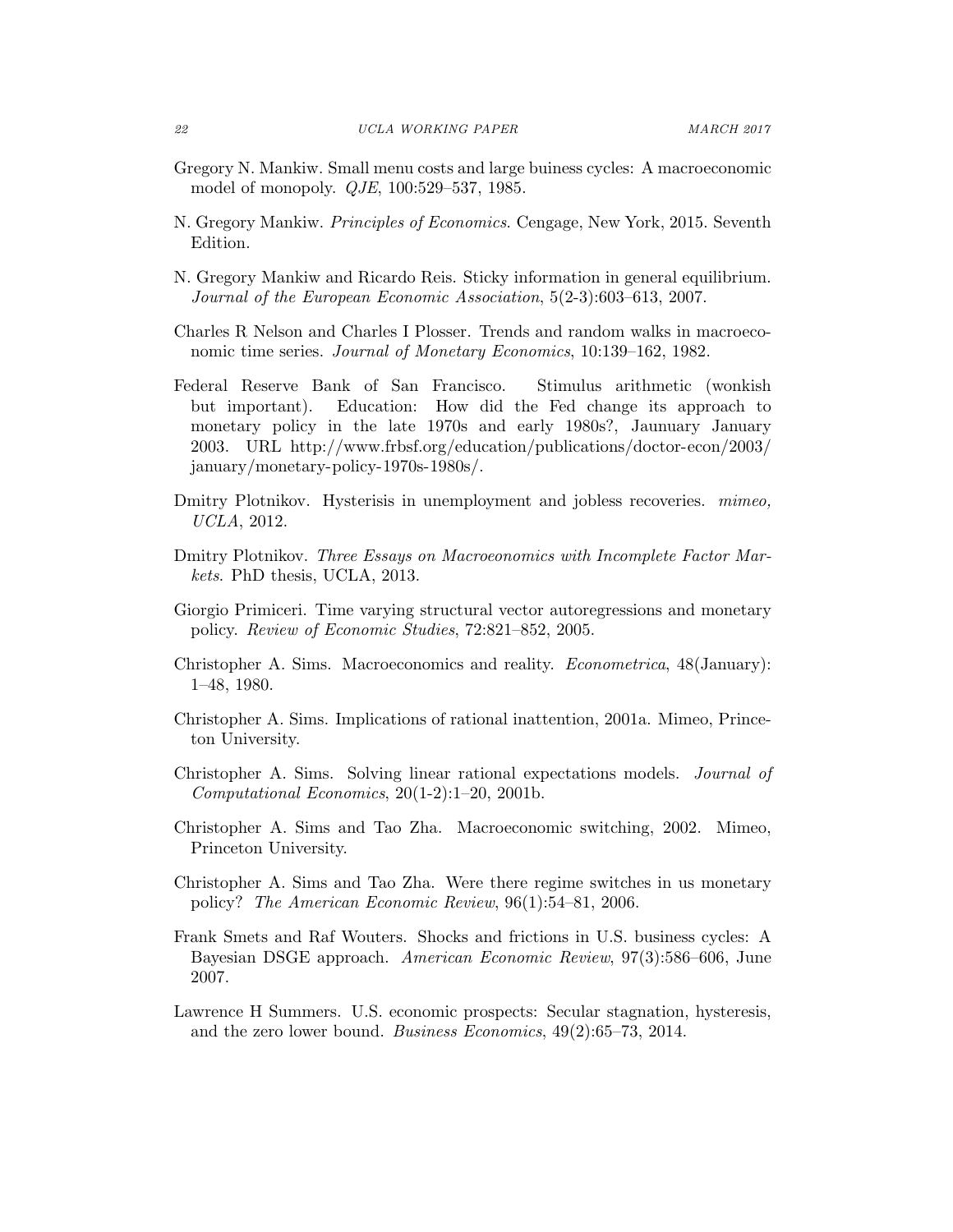- John B. Taylor. An historical analysis of monetary policy rules. In John B. Taylor, editor, Monetary Policy Rules, pages 319–341. University of Chicago Press, Chicago, 1999.
- Michael Woodford. Interest and Prices: Foundations of a Theory of Monetary Policy. Princeton University Press, Princeton, N.J., 2003.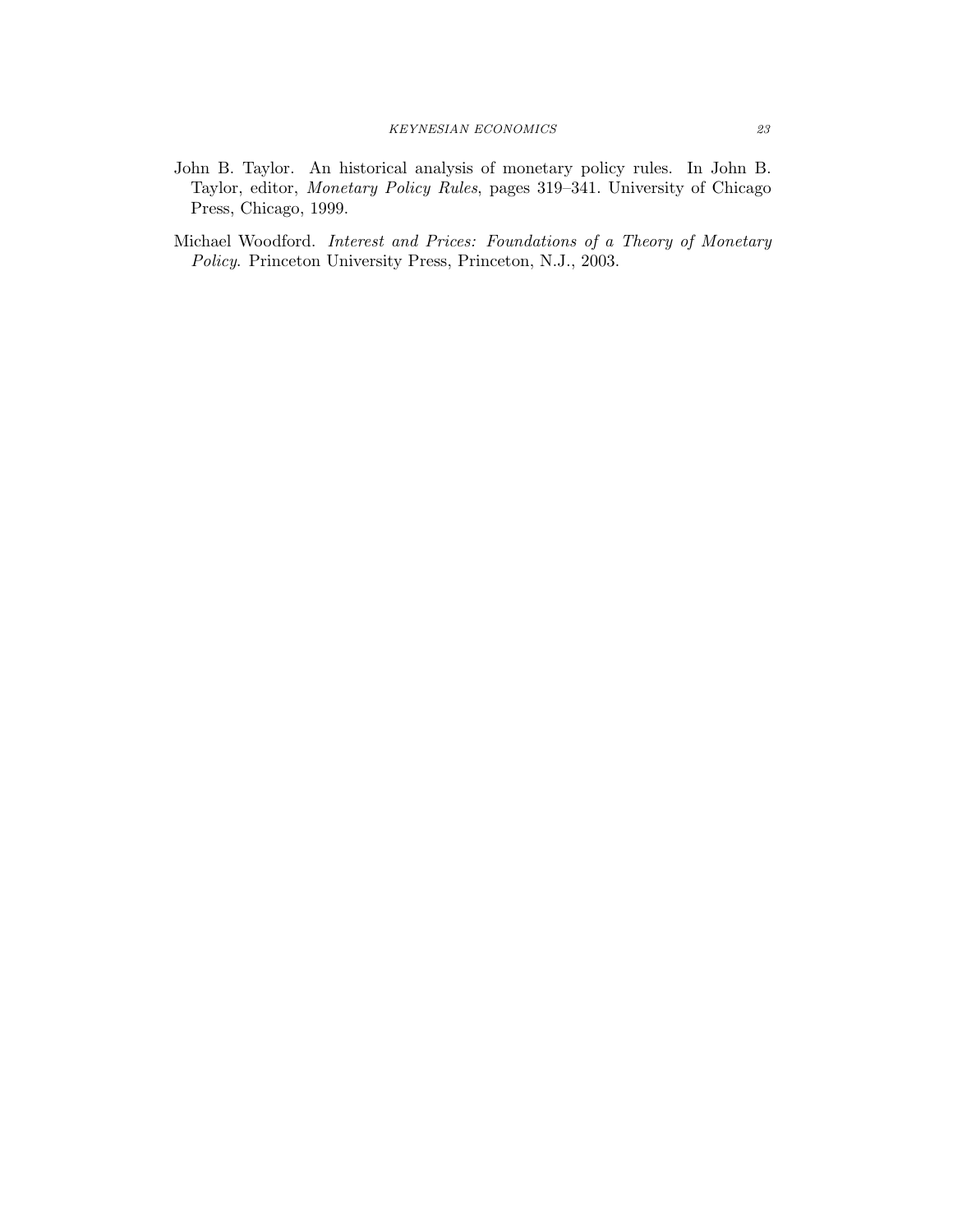### 24 UCLA WORKING PAPER MARCH 2017

Appendix A: The Reduced Forms of the NK and FM Models

In Appendix A we find solutions to simplified versions of the two models and we show how they are different from each other. To find closed form solutions, we set  $\rho = 0$ ,  $\eta = 0$ ,  $a = 1$ ,  $\bar{r} = 0$  and  $\rho_R = 0$ . These simplifications allow us to solve the models by hand using a Jordan decomposition. For more general parameter values we rely on numerical solutions that we compute using Christopher Sim's code, GENSYS Sims (2001b).

### A1. Solving the NK Model

Consider the following stripped down version of the NK model

$$
y_t = E_t[y_{t+1}] - (R_t - E_t[\pi_{t+1}])
$$
  
\n
$$
R_t = \lambda \pi_t + \mu y_y + z_{R,t}
$$
  
\n
$$
\pi_t = \beta E_{t-1}(\pi_{t+1}) + \phi y_t
$$
  
\n
$$
\eta_{1,t} = y_t - E_{t-1}(y_t)
$$
  
\n
$$
\eta_{2,t} = \pi_t - E_{t-1}(\pi_t)
$$

The model can be written in the following matrix form

$$
\Gamma_0 X_t = \Gamma_1 X_{t-1} + \Psi \varepsilon_t + \Pi \eta_t,
$$

where  $X_t \equiv (y_t, \pi_t, E_t(y_{t+1}), E_t(\pi_{t+1}))^\top$ ,  $\varepsilon_t = (z_{R,t})$  and  $\eta_t = (\eta_{1,t}, \eta_{2,t})^\top$ . Defining the matrix  $\Gamma_1^* \equiv \Gamma_0^{-1} \Gamma_1$  we may rewrite this equation,

(A2) 
$$
X_t = \Gamma_1^* X_{t-1} + \Psi^* \varepsilon_t + \Pi^* \eta_t.
$$

The existence of a unique bounded solution to Equation (A2) requires that two roots of the matrix  $\Gamma_1^*$  are outside the unit circle. This condition is satisfied when the following generalized form of the Taylor Pricipal holds,

$$
\left|\lambda + \frac{1-\beta}{\phi}\mu\right| > 1.
$$

In this case, the reduced form is an equation,

(A3) 
$$
X_t = G^{NK} X_{t-1} + H^{NK} z_{R,t}
$$

where  $H^{NK}$  is a  $5 \times 1$  vector of coefficients and  $G^{NK}$  is a  $5 \times 5$  matrix of zeros.

When the Taylor Principle breaks down, one or more elements of the vector of non-fundamental shocks,  $\eta_t$ , can be reclassified as fundamental. In the case considered in this paper and favored by the data, the reduced form can be represented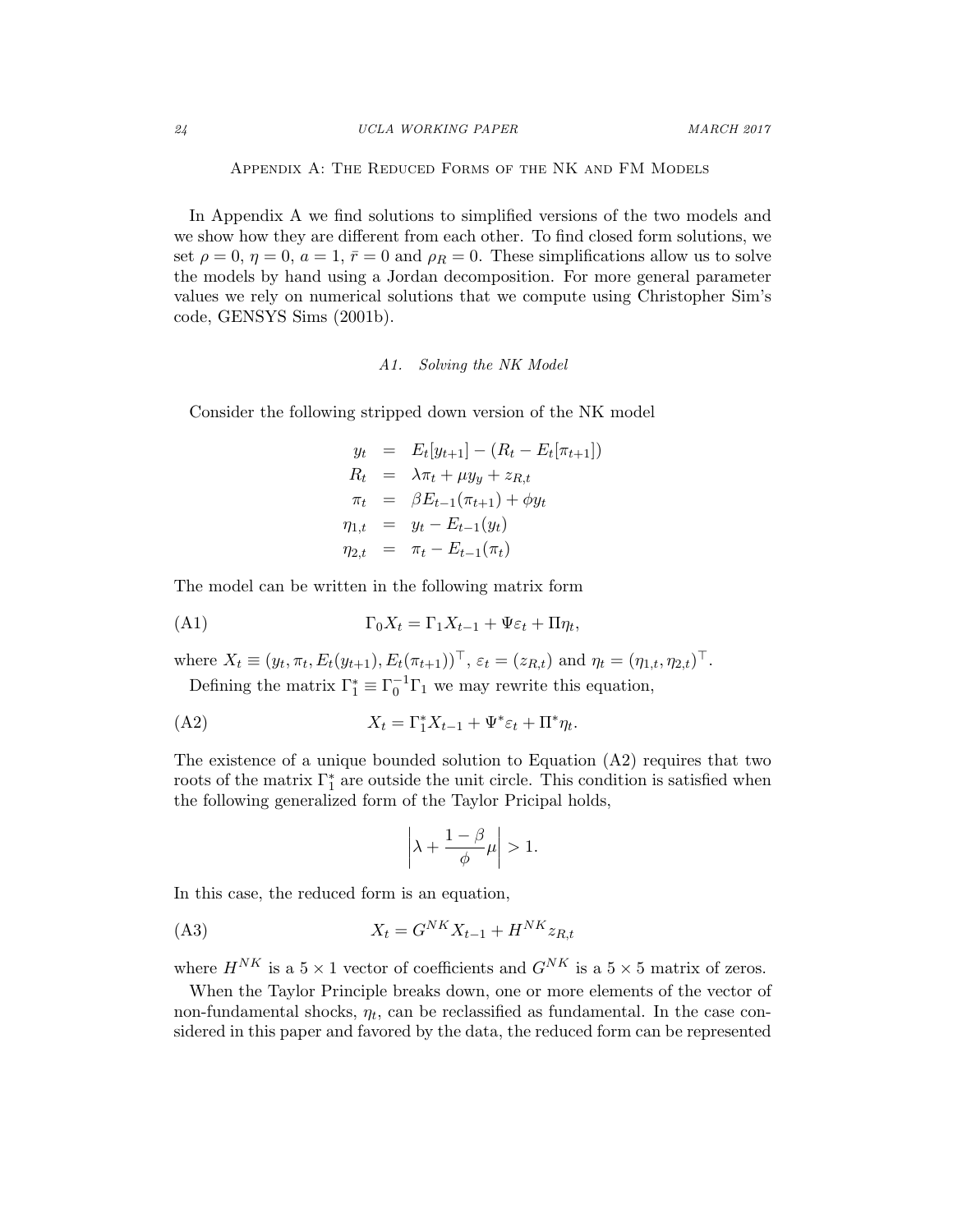as

$$
(A4) \t\t X_t = G^{NK} X_{t-1} + H^{NK} \begin{bmatrix} z_{R,t} \\ \eta_{2,t} \end{bmatrix}
$$

where  $H^{NK}$  is a  $5 \times 2$  vector of coefficients and  $G^{NK}$  is a  $5 \times 5$  matrix of rank 4.

# A2. Solving the FM model

The equivalent stripped-down version of the FM model is represented by the equations,

$$
y_t = \mathbb{E}_t[y_{t+1}] - (R_t - \mathbb{E}_t[\pi_{t+1}]),
$$
  
\n
$$
R_t = \lambda \pi_t + \mu y_t + z_{R,t},
$$
  
\n
$$
x_t = \mathbb{E}_t[x_{t+1}],
$$
  
\n
$$
x_t = y_t - y_{t-1} + \pi_t,
$$
  
\n
$$
\eta_{x,t} = x_t - E_{t-1}(x_t).
$$

Using the definition of  $x_t$  and the Taylor Rule to eliminate  $\pi_t$  and  $R_t$ . this can be rewritten as a system of three equations in the variables  $x_t$ ,  $y_t$  and  $\mathbb{E}_t[x_{t+1}]$ ,

$$
\mathbb{E}_t[x_{t+1}] - \lambda x_t - (\mu - \lambda)y_t = \lambda y_{t-1} + z_{R,t}
$$
  

$$
\mathbb{E}_t[x_{t+1}] - x_t = 0,
$$
  

$$
x_t = E_{t-1}(x_t) + \eta_{x,t}.
$$

In matrix notation

$$
\Gamma_0 X_t = \Gamma_1 X_{t-1} + \Psi \varepsilon_t + \Pi \eta_{x,t},
$$

where  $X_t \equiv (\mathbb{E}_t[x_{t+1}], x_t, y_t), \, \varepsilon_t = (z_{R,t})^\top$  and

(A5) 
$$
\Gamma_0 = \begin{bmatrix} 1 & \lambda & \lambda - \mu \\ 1 & -1 & 0 \\ 0 & 1 & 0 \end{bmatrix}
$$
,  $\Gamma_1 = \begin{bmatrix} 0 & 0 & \lambda \\ 0 & 0 & 0 \\ 1 & 0 & 0 \end{bmatrix}$ ,  $\Psi = \begin{bmatrix} 1 \\ 0 \\ 0 \end{bmatrix}$   $\Pi = \begin{bmatrix} 0 \\ 0 \\ 1 \end{bmatrix}$ .

For this example the matrix  $\Gamma_0$  is non-singular and the system can be written as

$$
X_t = \Gamma_1^* X_{t-1} + \Psi^* \varepsilon_t + \Pi^* \eta_{x,t}
$$

where  $\Gamma_1^* \equiv \Gamma_0^{-1} \Gamma_1$ ,  $\Psi^* \equiv \Gamma_0^{-1} \Psi$  and  $\Pi^* \equiv \Gamma_0^{-1} \Pi$ . The matrix  $\Gamma_1^*$  is given by the expression

$$
\Gamma_1^*=\begin{bmatrix} 1 & 0 & 0 \\ 1 & 0 & 0 \\ -\frac{1+\lambda}{\lambda-\mu} & 0 & \frac{\lambda}{\lambda-\mu} \end{bmatrix},
$$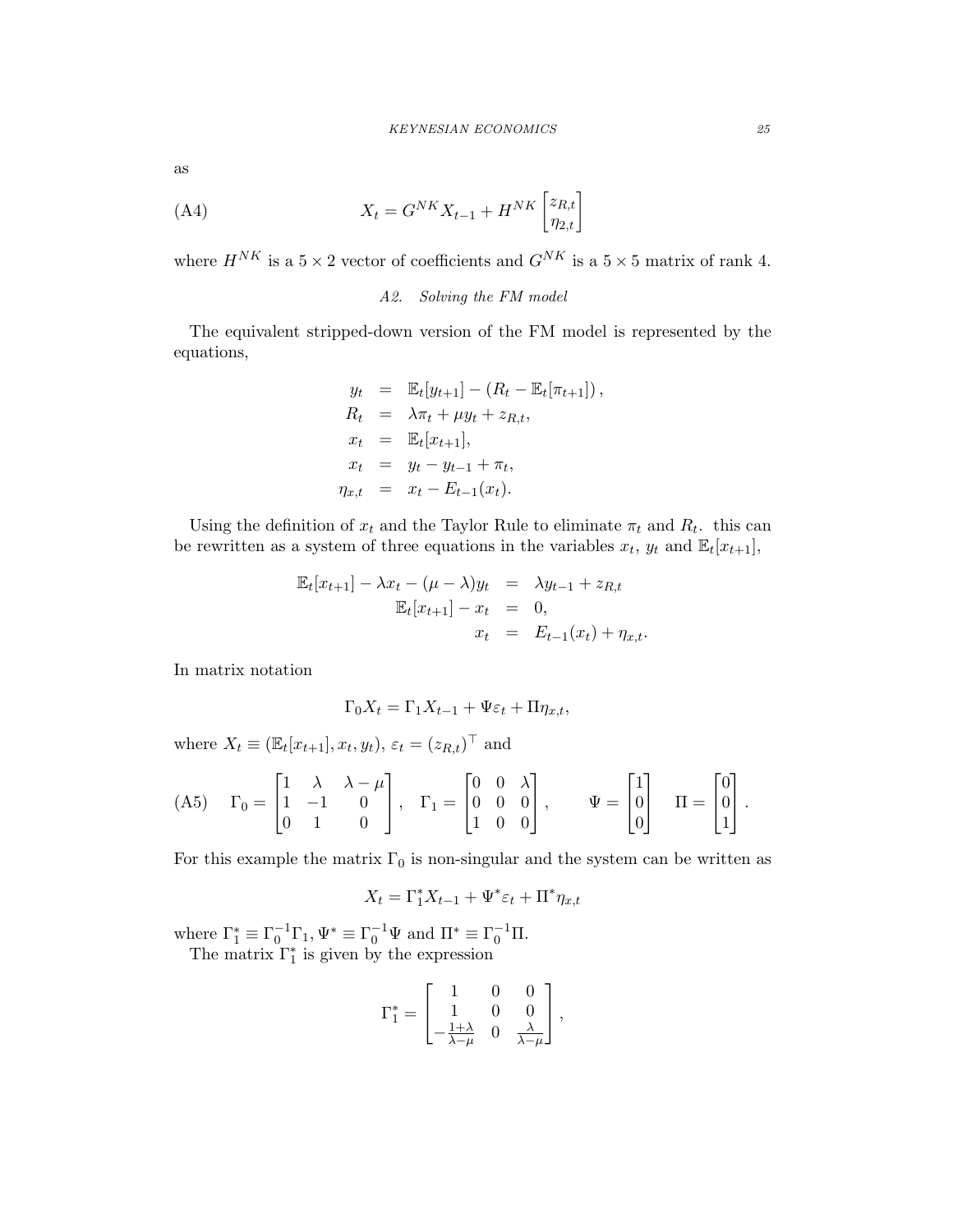which has eigenvalues  $\{0, 1, \frac{\lambda}{\lambda - \mu}\}$ . Since the model has one non-fundamental shock,  $\eta_{x,t}$ , the analog of the Taylor Principle requires one root of  $\Gamma_1^*$  to lie outside the unit circle, that is

$$
\left|\frac{\lambda}{\lambda-\mu}\right|>1.
$$

When the Taylor Principle holds, the reduced form is an equation of the form

$$
(A6) \t\t Xt = GFM Xt-1 + HFM zR,t
$$

where  $G^{FM}$  is constructed by choosing  $\eta_{x,t}$  to eliminate the unstable root. The resulting matrix,  $G^{FM}$  two zero roots and a root of unity.

## Appendix B: Dynamic Properties for generalized IS curve

We now show that the dynamic properties of the FM model depend not only on the parameters of the monetary policy reaction function but importantly also on the parameter of relative risk aversion a. To simplify the notation, we consider the case of  $\rho_R = 0$  and proceed to solve the model as in Appendix A. The roots of the system are  $\lambda_1 = \lambda_2 = 0, \lambda_3 = 1$  and

$$
\lambda_{4,5} = \frac{-(\lambda - \mu - a + 1) \pm \sqrt{(\lambda - \mu - a + 1)^2 + 4\lambda(a - 1)}}{2(a - 1)}.
$$

Given the posterior mean of the parameter  $\lambda = 0.92$  and  $\mu = 0.99$ , we focus on the approximated roots for  $(\lambda - \mu) = 0$ . Thus, we obtain

$$
\lambda_{4,5} = \frac{(a-1) \pm \sqrt{(-a+1)^2 + 4\lambda(a-1)}}{2(a-1)} = \frac{1}{2} \pm \frac{1}{2} \sqrt{1 + \frac{4\lambda}{(a-1)}}.
$$

We first show that the eigenvalue  $\lambda_4 = \frac{1}{2} + \frac{1}{2}$  $\frac{1}{2}\sqrt{1+\frac{4\lambda}{(a-1)}}$  is always unstable for realistic values of the parameter  $\lambda$  and a. If  $(a-1) > 0$ , then  $\lambda_4 > 1$ . If  $(a-1) < 0$ , then  $0 < \lambda_4 < 1$  if and only if  $4\lambda < (1-a)$  or equivalently  $a < 1-4\lambda$ . For realistic values of the parameter  $\lambda$ , this is never the case, implying that  $\lambda_4$  is always an unstable root of the model.

Given that the FM model has two forward-looking variables and that  $\lambda_4 > 1$ , the model is dynamically determinate if  $\lambda_5 = \left[\frac{1}{2} - \frac{1}{2}\right]$  $\frac{1}{2}\sqrt{1+\frac{4\lambda}{(a-1)}} \Big| < -1.$  Simplifying, this condition can be written as

$$
a<1+\frac{\lambda}{2}.
$$

The posterior means reported in Table 3 and 4 for both the pre- and post-